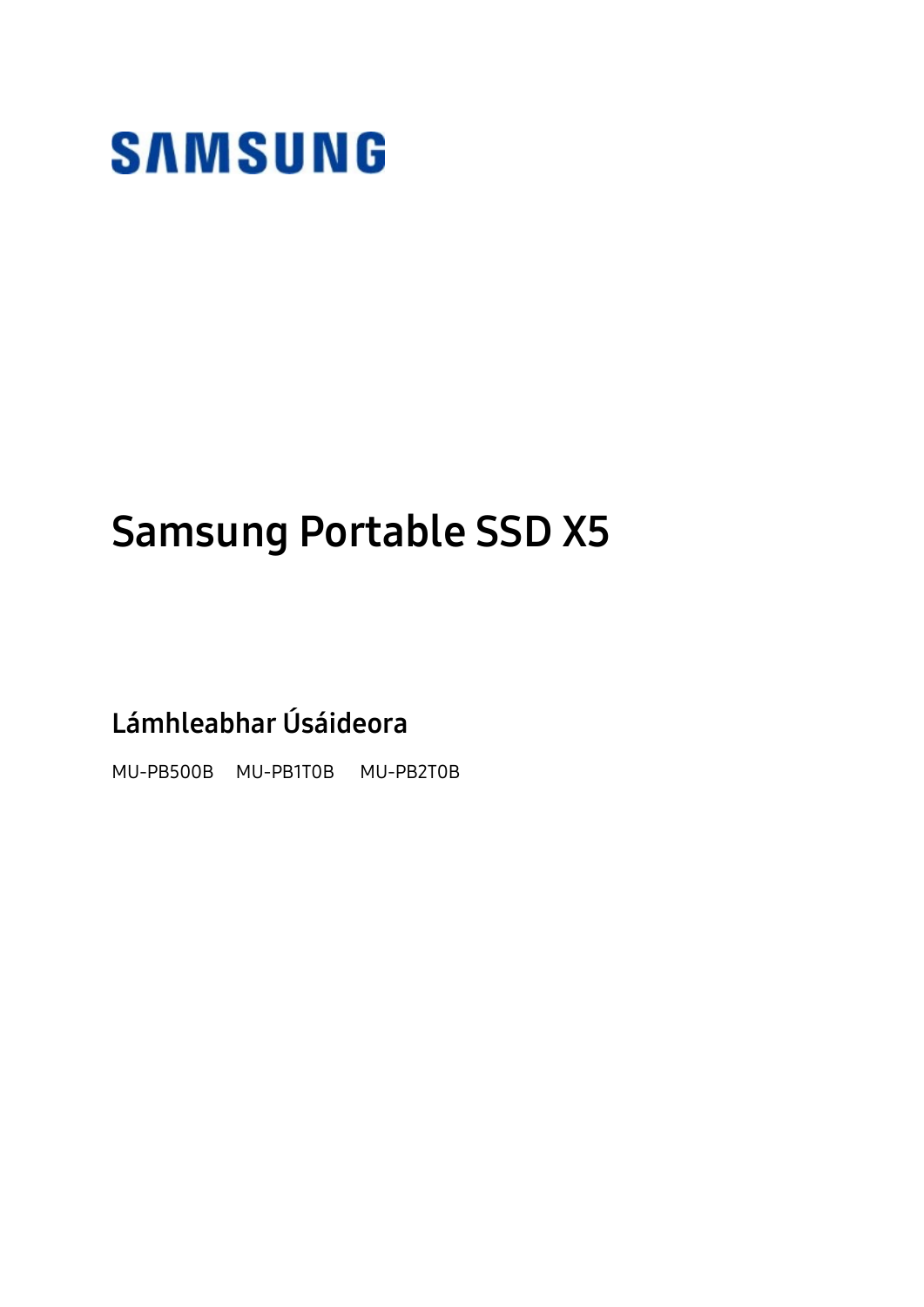## SÉANADH

COIMEÁDANN SAMSUNG ELECTRONICS AN CEART CHUN TÁIRGÍ, FAISNÉIS AGUS SONRAÍOCHTAÍ A ATHRÚ AM AR BITH GAN FHÓGRA.

Soláthraítear an fhaisnéis sa cháipéis seo i ndáil le táirgí le Samsung Electronics Co. Ltd. ("Samsung"). Is chun críocha tagartha amháin iad na tuairiscí táirgí agus na sonraíochtaí a fhaightear sa cháipéis seo. Is féidir gach faisnéis a phléitear sa cháipéis seo a athrú am ar bith gan fhógra, agus is ar an mbunús "IS AMHLAIDH" a thugtar í, gan aon bharántaí de chineál ar bith. Is le Samsung amháin agus go heisiach í an mhaoin a fhaightear sa cháipéis seo agus gach faisnéis a phléitear sa cháipéis seo. Ní dheonaítear ceadúnas ar bith d'aon phaitinn, cóipcheart, mascobair, trádmharc ná aon cheart maoine intleachtúla eile leis an gcáipéis seo, go sainráite ná go hintuigthe, urbhaic nó trí mhodh éigin eile. Seachas mar a fhoráiltear i dtéarmaí agus coinníollacha díola Samsung faoi chomhair táirgí mar sin, séanann Samsung aon bharánta sainráite ná intuigthe, i dtaca le díol agus/nó úsáid táirgí Samsung, lena náirítear dliteanas ná barántaí a bhaineann le hinniúlacht chun críche faoi leith, indíoltachta, ná sárú paitinne, cóipchirt nó cirt mhaoine intleachtúla ar bith eile. Níl táirgí Samsung ceaptha lena n-úsáid i bhfeidhmeanna tacaíochta beatha, cúraim chriticiúil, míochaine, trealaimh shábháilteachta, ná feidhmeanna comhchosúla, i gcás go bhféadfaí cailliúint bheatha nó díobháil cholanda a bheith mar thoradh ar chliseadh táirge, ná i bhfeidhm mhíleata nó cosanta ar bith, ná i soláthar poiblí ar bith lena mbainfeadh téarmaí nó forálacha speisialta. Chun nuashonruithe nó faisnéis breise a fháil faoi tháirgí Samsung, déan teagmháil le do stór áitiúil le Samsung nó tabhair cuairt ar láithreán gréasáin Samsung (https:/[/www.samsung.com/portable](http://www.samsung.com/portable-ssd)[ssd](http://www.samsung.com/portable-ssd) agus https:/[/www.samsung.com/support\)](http://www.samsung.com/support). Is trádmharcanna cláraithe iad Samsung agus suaitheantais Samsung le Samsung Electronics Co., Ltd. nó lena chleamhnaithe i Stáit Aontaithe Mheiriceá agus i dtíortha eile. Is féidir ainmneacha agus brandaí eile a éileamh mar mhaoin le dreamanna eile.

Cóipcheart le © 2018, Samsung Electronics Co., Ltd. Gach ceart ar cosaint.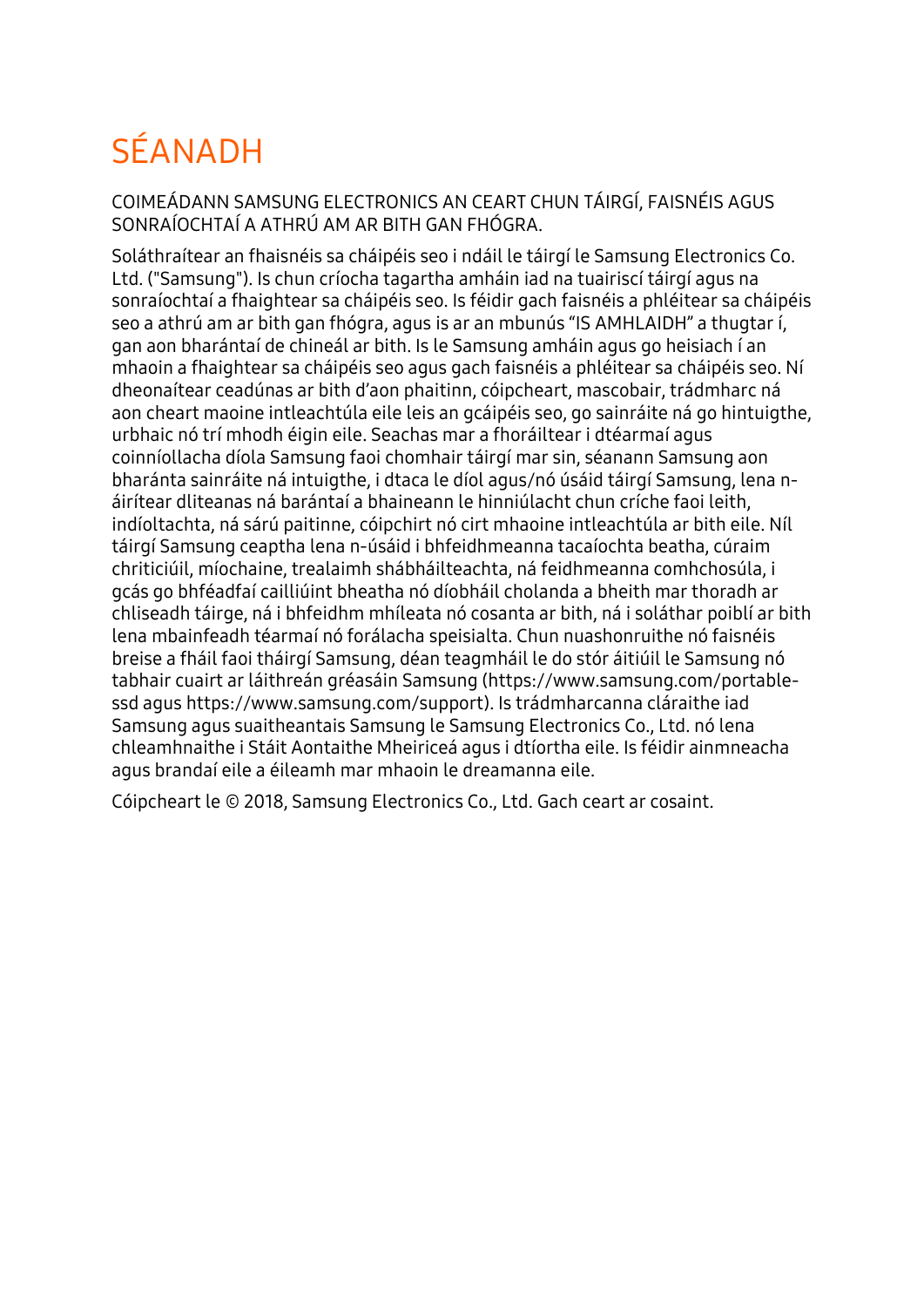## Samsung Portable SSD X5

# Lámhleabhar Úsáideora

## Clár na nÁbhar

| Ceangail le Gléasanna Creidiúnaithe; Comhlíonadh le Caighdeán Sábháilteachta  15 |  |
|----------------------------------------------------------------------------------|--|
|                                                                                  |  |
|                                                                                  |  |
|                                                                                  |  |
|                                                                                  |  |
|                                                                                  |  |
|                                                                                  |  |
|                                                                                  |  |
|                                                                                  |  |
|                                                                                  |  |
|                                                                                  |  |
|                                                                                  |  |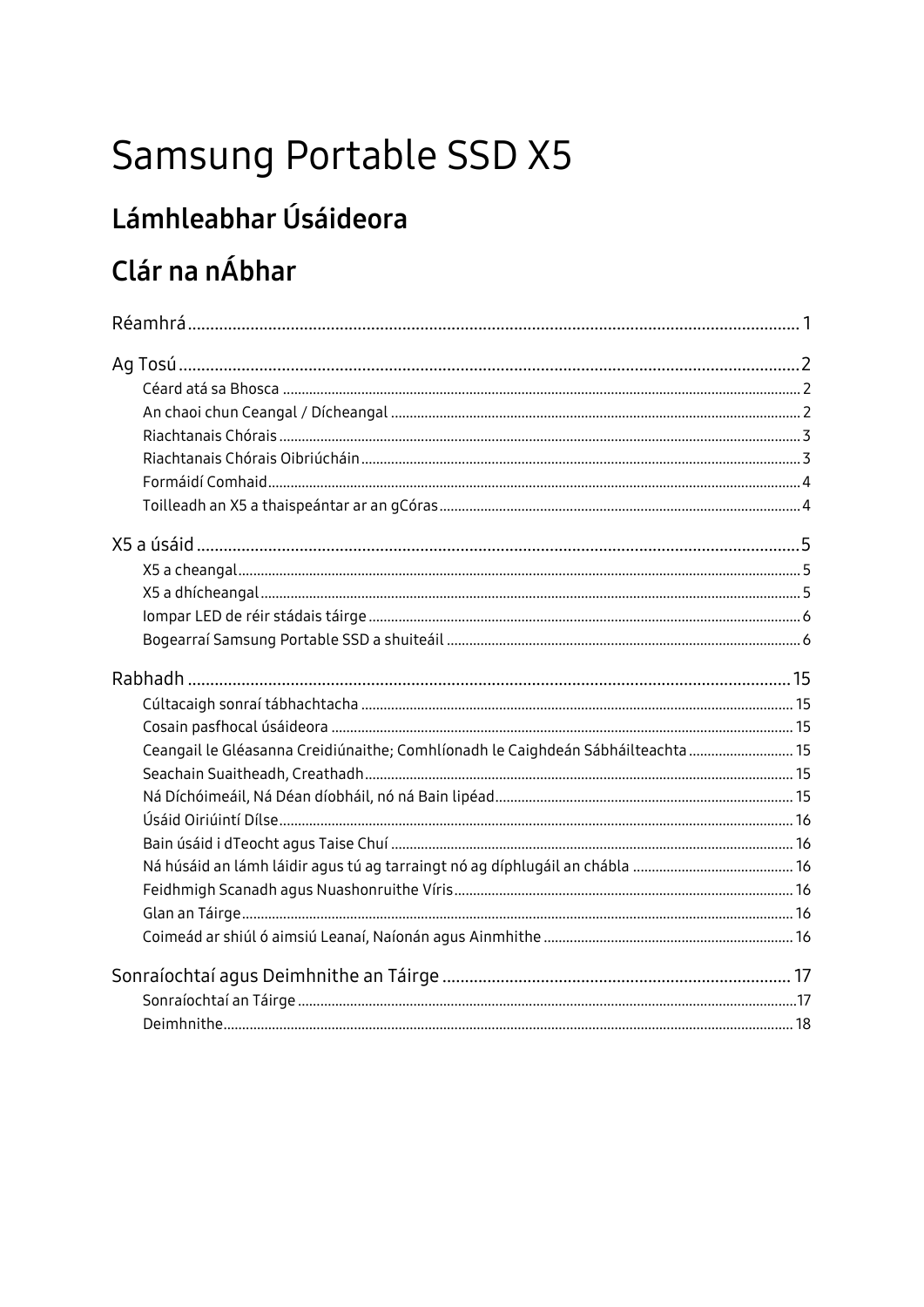## <span id="page-3-0"></span>Réamhrá

Is stóras seachtrach réabhlóideach atá in Samsung Portable SSD X5 le teicneolaíochtaí ceannródaíocha NVMe™ agus Thunderbolt™ 3 comhtháite. Dearadh an X5 do chruthaitheoirí inneachair agus gairmithe ardteicneolaíochta a dteastaíonn uathu rochtain thapa agus shlán a dhéanamh ar shonraí i réiteach stórála éadrom agus dlúth. Tá an X5 chun tosaigh sa tionscal freisin le rogha ann do thoilleadh 2TB.

Is lena luas lasrach, lena thoilleadh ard agus lena chosaint sonraí a ligtear do threoraithe inneachair chun inneachair ardtaifigh a láimhseáil níos tapa agus níos sláine sa láthair oibre fhorásach

## Luas gan sárú

Is leis an Samsung Portable SSD X5 a luathaítear sineirgí teicneolaíochtaí idir teicneolaíochtaí NVMe™ agus Thunderbolt™ 3, rud a thairgeann comhéadan iontach tapa le bandaleithead suas le 40Gbps.

Soláthraítear leis an X5 scríobhluasanna/léamhluasanna chomh mór le 2,800/2,300MB/s faoi seach, ar mó ná cúig huaire níos tapa ná an USB 3.1 PSSD reatha (SATA-bhunaithe) agus níos mó ná cúig oiread is fiche níos tapa ná HDD seachtrach<sup>[1\)](#page-3-1)</sup>.

### Dearadh Réabhlóideacha agus Iontaofacht Dhea-Innealtóireachta

Agus spreagadh le sárcharr, tá dearadh dinimiciúil an X5 barrfheabhsaithe don fheidhmíocht agus don iontaofacht. Agus leas á bhaint as cabhail lánmhiotail mhaignéisiam ar marthanach agus éadrom í, seasfaidh an X5 i gcoinne titime suas le dhá mhéadar (6.6 troithe)<sup>[2\)](#page-3-2)</sup>.

Tá na teicneolaíochtaí is déanaí maidir le bainistiú teirmeach comhtháite leis an X5. Is cosaint í teicneolaíochta an Gharda Theirmigh Dhinimiciúil i gcoinne róthéimh ach teochtaí oibriúcháin bharrfheabhsaithe a chothabháil go huathoibríoch, agus slogaide teasta - réiteach meicniúil - ag íoslaghdú na giniúna teasa foriomláine go hinmheánach.

## Cosaint Sonraí Láidir

-

Tairgtear cosaint sonraí chumhachtach leis an X5 trí bhogearraí Samsung Portable SSD. Is féidir leat rochtain ar do X5 a bhainistiú go héasca agus úsáid á baint as cosaint le pasfhocal atá bunaithe ar chriptiúchán crua-earraí AES 256 giotán.

<span id="page-3-1"></span><sup>1)</sup> Bunaithe ar thorthaí tástála inmheánaí (Feidhmíocht léite)

<span id="page-3-2"></span><sup>2)</sup> Stiúradh an tástáil turrainge shaorthitime faoi choinníollacha rialaithe.

<sup>※</sup> Is trádmharc cláraithe atá sa mharc dearaidh NVM Express® le NVM Express, Inc.

<sup>※</sup> Is trádmharc é Thunderbolt agus lógó Thunderbolt le Intel Corporation i SAM agus/nó i dtíortha eile.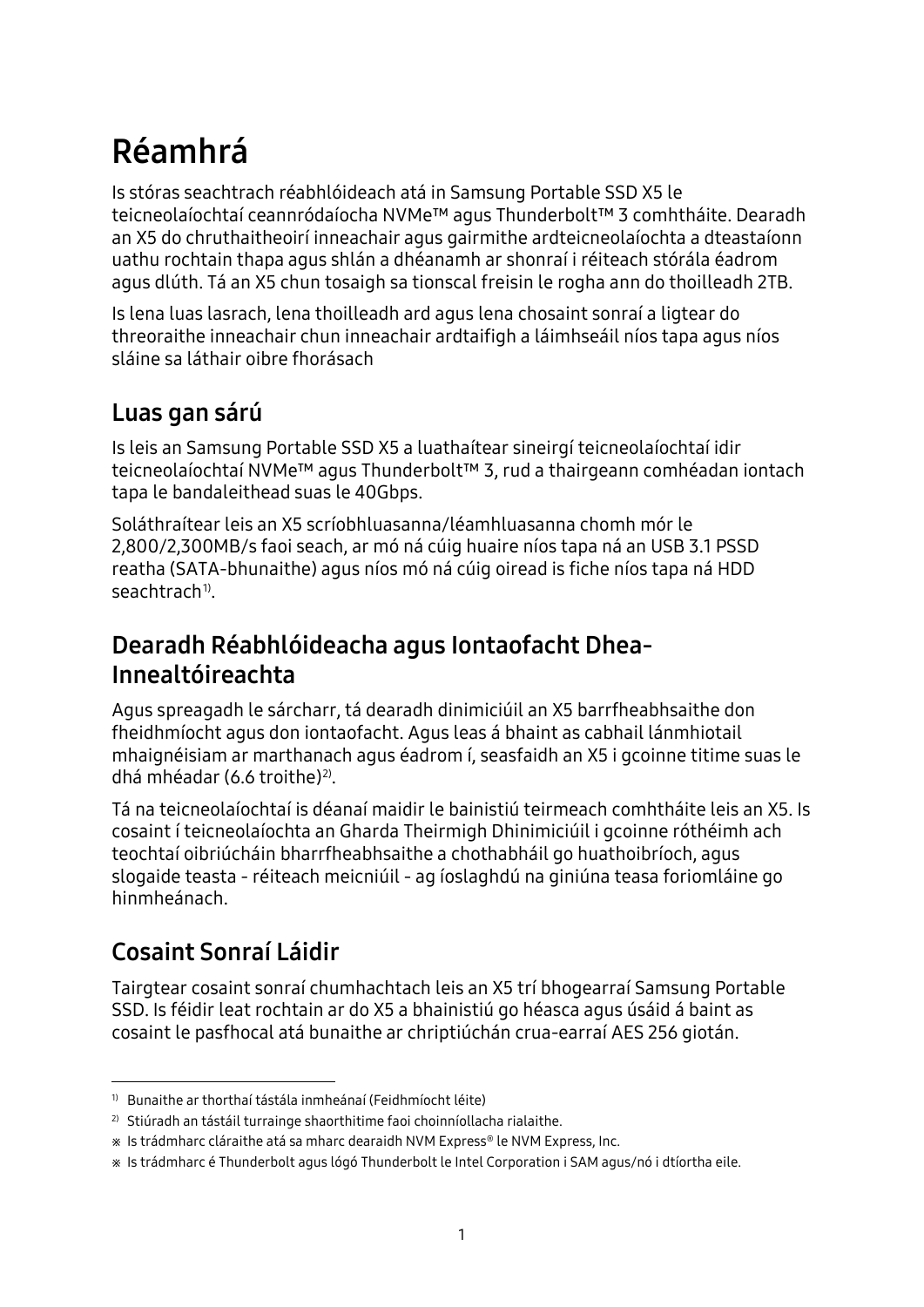## <span id="page-4-0"></span>Ag Tosú

Sula n-úsáideann tú Samsung Portable SSD X5 (ar a dtugtar "X5"), léigh an Lámhleabhar Úsáideora seo go mion ionas go mbeidh a fhios agat conas an táirge a úsáid ar bhealach cuí sábháilte.

## <span id="page-4-1"></span>Céard atá sa Bhosca

- Samsung Portable SSD X5
- Cábla USB-C Thunderbolt™ 3 (40 Gbps)
- Treoir Mhearthosaithe & Ráiteas Baránta



## <span id="page-4-2"></span>An chaoi chun Ceangal / Dícheangal

- **①** Ceangail an tiomántán leis an bport Thunderbolt™ 3 ar do Mac nó ríomhaire Windows.
- **②** Úsáid "Díchuir", "Díghléas" nó "Bain Crua-earraí go Sábháilte" i gcónaí agus tú ag dícheangal an X5 le do chuid sonraí a chosaint.

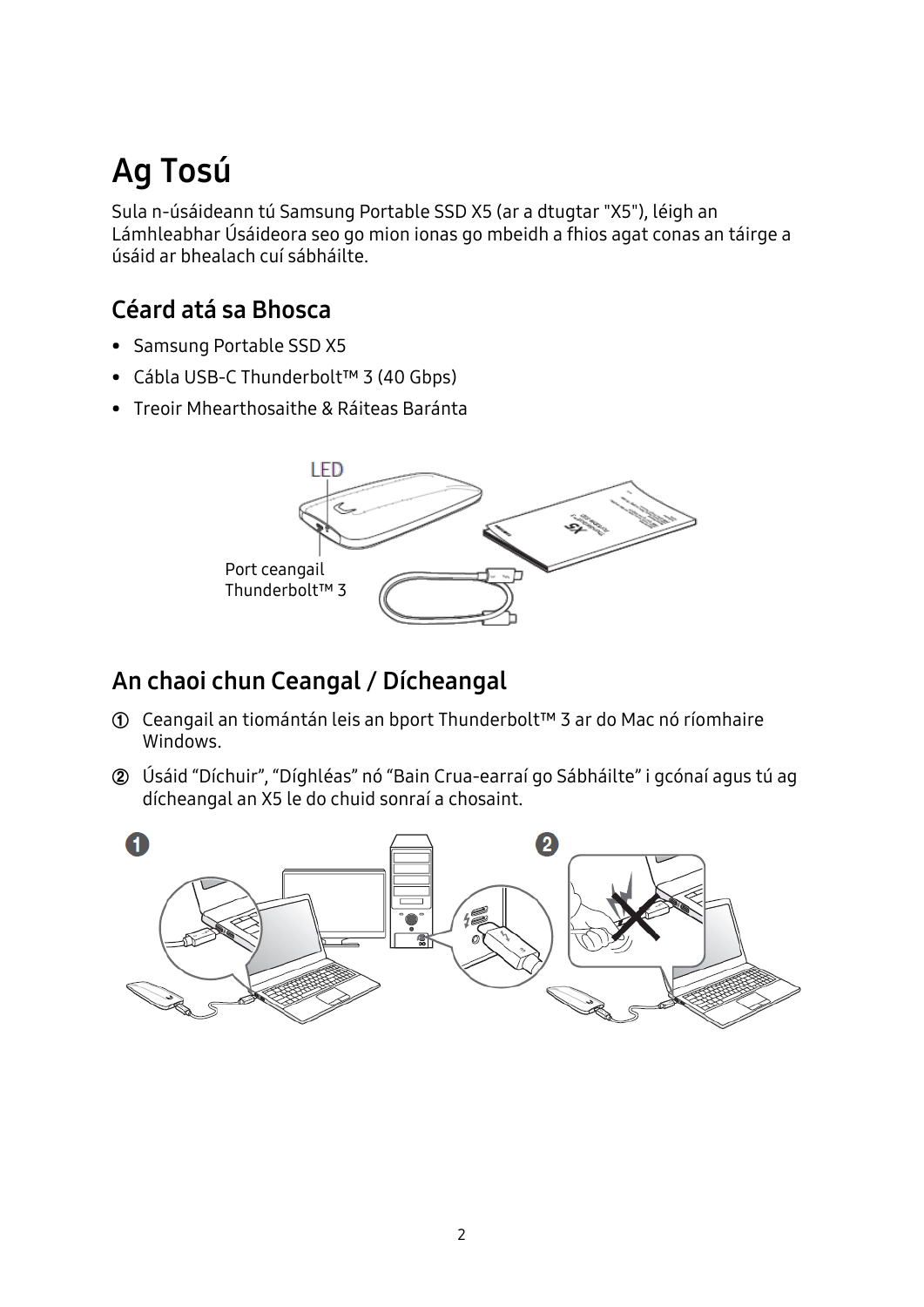## <span id="page-5-0"></span>Riachtanais Chórais

-

Mac agus ríomhairí Windows le poirt Thunderbolt™ [3](#page-5-2)<sup>3) [4](#page-5-3))</sup>

※ Tacaíocht comhéadain Thunderbolt™ 3

Is comhéadan crua-earraí atá in Thunderbolt™ 3 lena gcumasaítear aistriú sonraí ardluais suas le bandaleithead 40Gbps ar dhá uair níos tapa ná an Thunderbolt™ 2 roimhe seo é agus ar ocht n-uaire níos tapa ná USB 3. Is le comhtháthú nascóir USB-C<sup>[5](#page-5-4))</sup>, a sheachadann Thunderbolt™ 3 an nasc ilúsáide is áisiúla le gléasanna sonraí, leapacha nasctha, scáileáin, etc.

## <span id="page-5-1"></span>Riachtanais Chórais Oibriúcháin

- macOS Sierra (leagan 10.12) nó níos airde
- Windows 10 64 giotán RS2 nó níos airde

#### $\times$  An chaoin chun teacht ar fhaisnéis OS in Windows 10<sup>[6](#page-5-5)</sup>

- 1. Téigh chuig Tosaigh  $\blacksquare$ , clóscríobh maidir le, agus roghnaigh ansin Maidir le do ríomhaire.
- 2. Cuardaigh faoi ríomhaire le haghaidh Leagan chun fáil amach cén leagan de Windows 10 a ritear ar do ríomhairese.

Nó brúigh ar eochair lógó Windows + R, clóscríobh winver, agus roghnaigh OK ansin.

- → Aithnítear RS2 (Redstone 2) mar "Leagan 1703" ar chórais Windows 10.
- 3. Cuardaigh faoi ríomhaire i gcomhair Cineál córais chun fáil amach an ritear leagan 32-giotán nó 64-giotán de Windows.

<span id="page-5-2"></span><sup>&</sup>lt;sup>3)</sup> Gan bheith comhoiriúnach go siarghabhálach/ní oibríonn ar ríomhairí nach dtacaíonn ach amháin le USB.

<span id="page-5-3"></span><sup>4)</sup> Nuashonraigh an BIOS córais, an tiomántan agus an uirlis tomhais feidhmíochta leis an leagan is déanaí i gcónaí.

<span id="page-5-4"></span><sup>5)</sup> Tá nascóir USB-C ag Thunderbolt™ 3 , ach caithfear an X5 a úsáid ar Mac nó ríomhaire Windows le port Thunderbolt™ 3 agus ní oibríonn ar phoirt USB-c nach dtacaíonn le Thunderbolt™ 3.

<span id="page-5-5"></span><sup>6)</sup> Foinse: Láithreán gréasáin Microsoft™ (Tacaíocht) [\(https://support.microsoft.com/en-us/help/13443/windows-which-operating-system\)](https://support.microsoft.com/en-us/help/13443/windows-which-operating-system)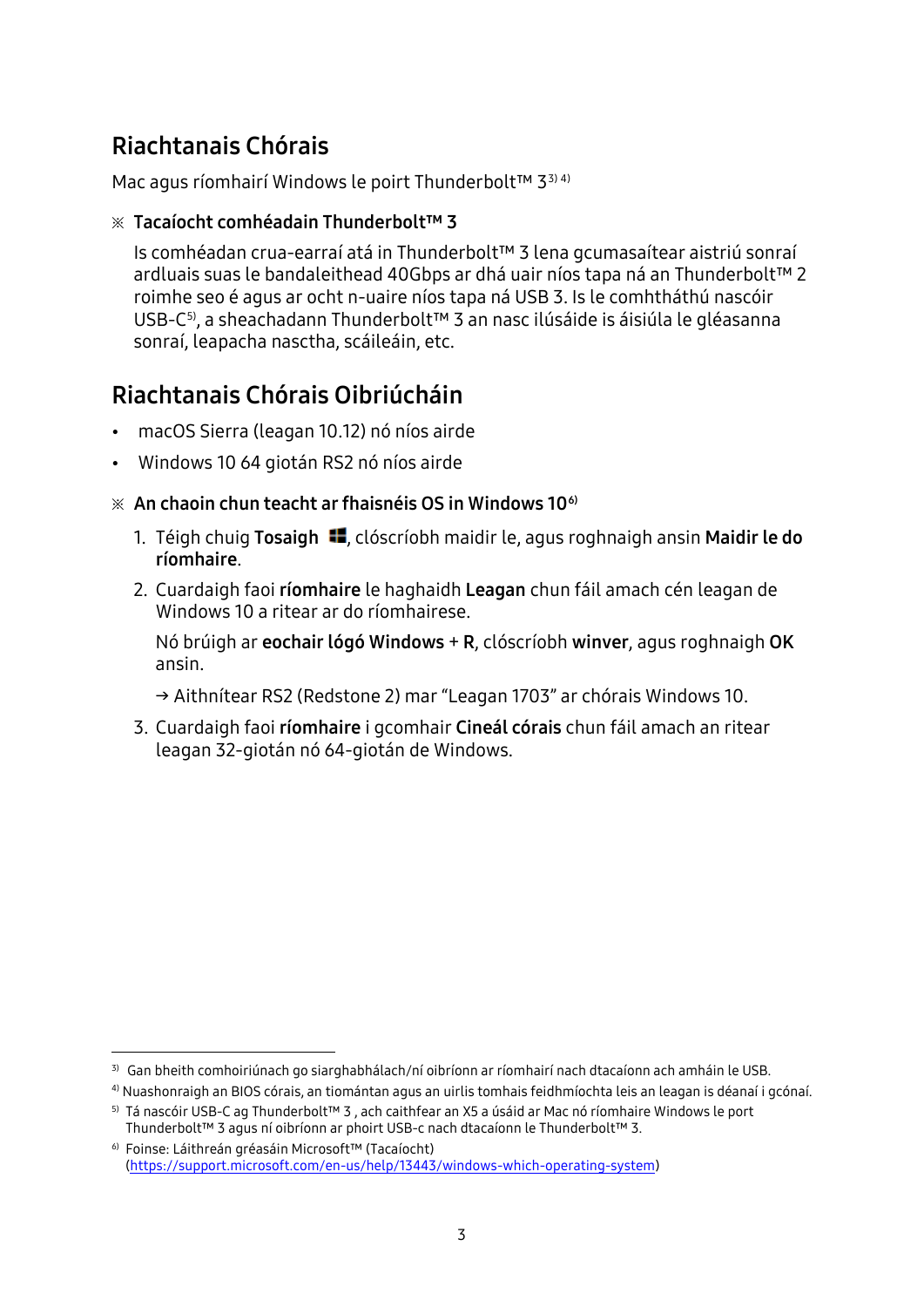## <span id="page-6-0"></span>Formáidí Comhaid

Tá X5 réamhfhormáidithe isteach ag baint úsáide as an gcóras comhaid exFAT atá tacaithe ag córais oibriúcháin Windows OS agus Mac OS. Braithfidh inléiteacht nó inscríofacht sonraí atá formáidithe ina bhformáid áirithe ar do ríomhaire ar an OS, faoi mar atá sainithe sa tábla thíos. Má úsáideann tú X5 ar OS amháin, moltar duit an X5 a fhormáidiú de réir na formáide cuí comhaid le haghaidh an OS sin. (e.g.) Srianta léimh/scríofa le haghaidh córas comhaid a bhaineann le gach córas oibriúcháin

| <b>Formáidí Comhaid</b> | <b>Windows OS</b>            | Mac OS                       |
|-------------------------|------------------------------|------------------------------|
| exFAT                   | Inléite agus inscríofa araon | Inléite agus inscríofa araon |
| <b>NTFS</b>             | Inléite agus inscríofa araon | Inléite amháin               |
| <b>HFS</b>              | Neamh-inaitheanta            | Inléite agus inscríofa araon |

\* Nuair a úsáidtear exFAT thar chórais oibriúcháin ilíocha, d'fhéadfadh scríobh sonraí éirí glasáilte agus b'fhéidir nach mbeidh tú in ann ach sonraí amháin a léamh. Má thagann tú ar fhadhb dá leithéid, féadfaidh tú rochtain chun scríofa a aischur ach na treoracha thíos a leanúint.

- Mac OS: Ceangail X5 le do Mac arís, agus feidhmigh Díchuir.
- Windows OS: Nuair a phreabann an fógra aníos ag léiriú go bhfuil rochtain scríofa díchumasaithe, cliceáil ar "Scan agus deisigh" chun Seiceáil an Diosca a dhéanamh (CHKDSK). Más amhlaidh gur dhún tú an fógra gan Seiceáil Diosca a dhéanamh, is féidir leat é a dhéanamh ach an tiomántán a roghnú → Deaschliceáil → Airíonna → Uirlisí → cliceáil ar Seiceáil.

## <span id="page-6-1"></span>Toilleadh an X5 a thaispeántar ar an gCóras

D'fhéadfadh an toilleadh arna thuairisciú ag an gcóras lena bhfuil X5 nasctha a bheith éagsúil ón toilleadh lipéadaithe, mar gheall ar an difríocht idir na córais tomhais dheachúlacha agus dhénártha agus fachtóirí eile lena n-áirítear deighilt agus blocáil an tiomántáin.

\* e.g.: Windows OS: 1 GB = 1024MB, Mac OS: 1GB = 1000MB

Úsáideann toilleadh lipéadaithe córas deachúlach agus tá sé intiontaithe mar atá thíos:

1 GB=1,000,000,000 giotán, 1 TB=1,000,000,000,000 giotán

D'fhéadfadh do ríomhaire toilleadh ní b'ísle a léiriú mar gheall go bhfuiltear ag úsáid caighdeáin tomhais dhifriúil.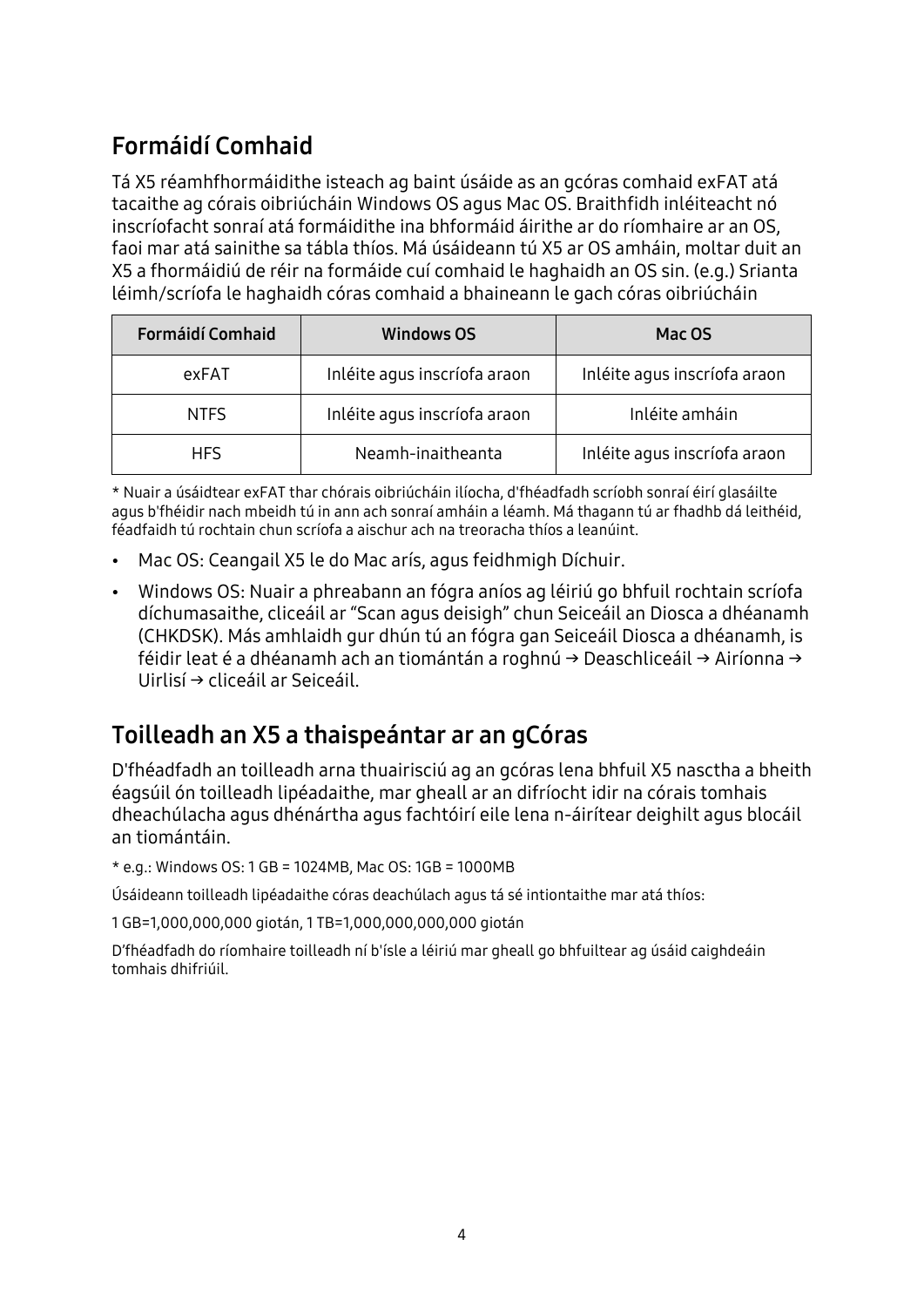## <span id="page-7-0"></span>X5 a úsáid

## <span id="page-7-1"></span>X5 a cheangal

Roghnaigh an cábla atá comhoiriúnach le do ghléas. Naisc ceann amháin den chábla leis an ngléas agus an ceann eile leis an X5.

Nuair a bhaintear úsáid den chéad uair as stórais Thunderbolt 3 (X5) laistigh de Windows OS, ní foláir duit "Ceadaigh" a thabhairt do ghléasanna Thunderbolt 3. Roghnaigh "Ceangail i gCónaí" agus "OK" ansin.



## <span id="page-7-2"></span>X5 a dhícheangal

Bí cinnte an ghné Bain Crua-earraí go Sábháilte a úsáid do gach dícheangal den X5. D'fhéadfadh cailliúint nó damáistí sonraí tarlú don X5 má dhíphlugálann tú ón ríomhaire gan feidhmiú na gné Bain Crua-earraí go Sábháilte.

\* Ní bheidh Samsung faoi dhliteanas as aon chaillteanas sonraí úsáideora ná damáiste don táirge mura gcloíonn an t-úsáideoir leis an treoir seo.

#### Crua-earraí a Bhaint go Sábháilte faoi gach OS

| <b>OS Ríomhaire</b> | <b>Tuairisc</b>                                                                                                                                                                                                                                                       |
|---------------------|-----------------------------------------------------------------------------------------------------------------------------------------------------------------------------------------------------------------------------------------------------------------------|
| Windows OS          | Ach a roghnaítear Bain Crua-earraí go Sábháilte ón tráidire, roghnaigh an<br>gléas ar mian leat a bhaint agus cliceáil ar Díchuir. Nuair a bheidh an<br>gléas bainte go sábháilte, gheobhaidh tú fógra ón OS.                                                         |
| Mac OS              | Deaschliceáil ar an deilbhín X5, agus roghnaigh Díchuir nó tarraing an<br>deilbhín chuig Bruscar chun an táirge a bhaint go sábháilte. Bain an cábla<br>nuair a thagann dath dearg ar an táscaire gníomhaíochta LED ar an táirge<br>agus ansin nuair a chasann sé as. |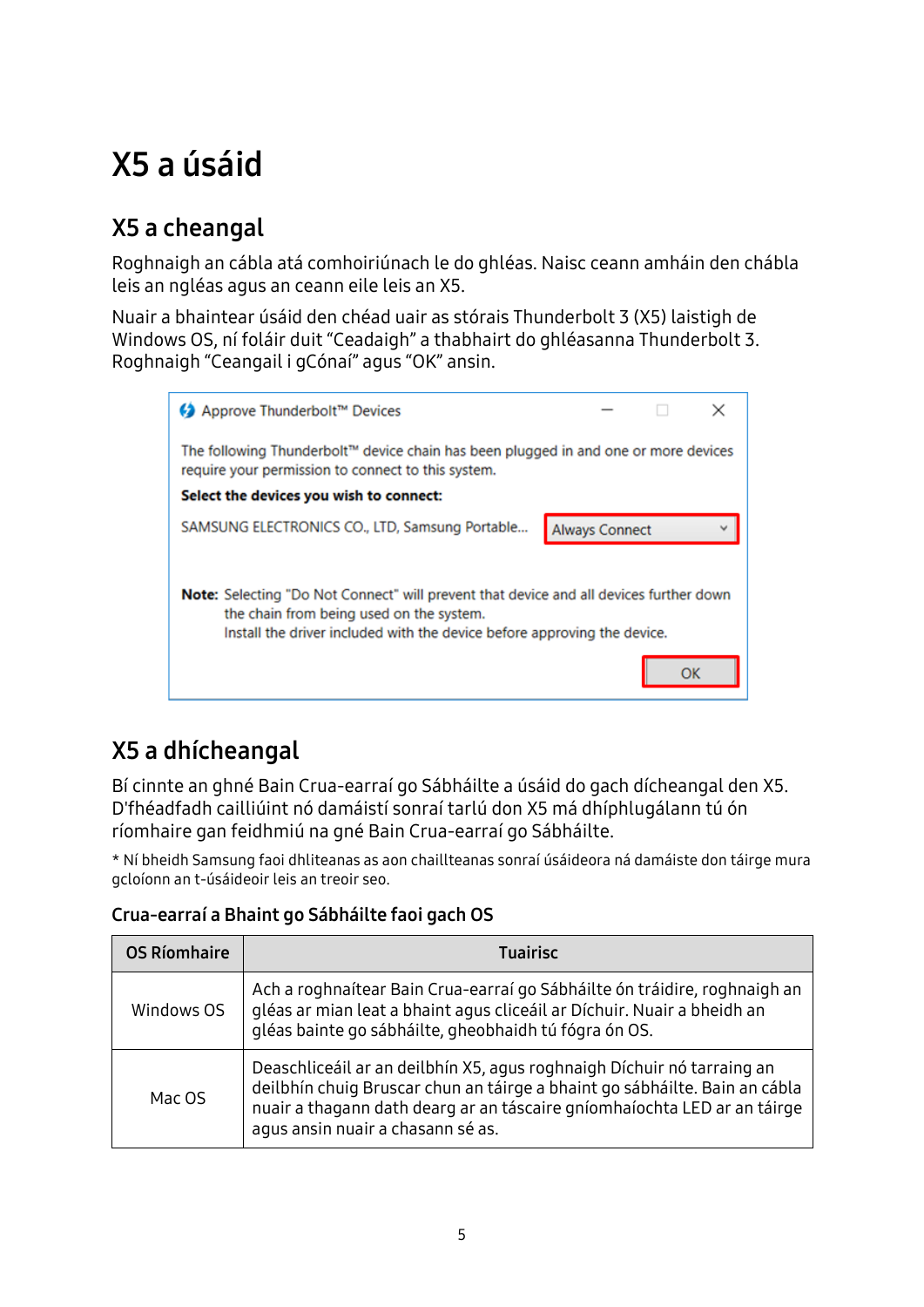### <span id="page-8-0"></span>Iompar LED de réir stádais táirge

Cuirtear síos sa tábla seo a leanas ar iompar LED de réir Stádais X5.



| Stádas táirge                 | <b>Iompar LED</b>  |
|-------------------------------|--------------------|
| Plugáilte isteach / Díomhaoin | Bán soladach       |
| Léamh / Scríobh               | Dath bán léimneach |

## <span id="page-8-1"></span>Bogearraí Samsung Portable SSD a shuiteáil

#### (I gcomhair chosaint le pasfhocal agus nuashonrú Dochtearraí)

Ceangail an X5 le ríomhaire pearsanta/glúin, aimsigh na comhaid suiteála thíos sa chomhad gléasanna, agus suiteáil an ceann iomchuí.

- Windows OS: SamsungPortableSSD\_Setup\_Win.exe
- Mac OS: SamsungPortableSSD Setup Mac.pkg

\* Oibríonn X5 ar ríomhairí pearsanta (Mac / Windows PC) a thacaíonn le Thunderbolt™ 3. Ní thacaíonn ach amháin leaganacha ríomhaire (macOS version/Windows OS version) de Bhogearraí Samsung Portable SSD leis an X5, agus ní thacaíonn an leagan Android reatha (Aip).

\* Má dhéanann tú deighilt an X5 a fhormáidiú i ndiaidh a cheannach, scriosfar Bogearraí Samsung Portable SSD atá stóráilte sa tiomántán. I gcásanna mar sin, íoslódáil feidhmchlár "Samsung Portable SSD" ó shuíomh gréasáin Samsung (http://www.samsung.com/portable-ssd)

\* Nuair a shuiteálfar Bogearraí Samsung Portable SSD le haghaidh X5 bainfear an leagan roimhe sin de go huathoibríoch, má bhíonn sé fós i do ríomhaire.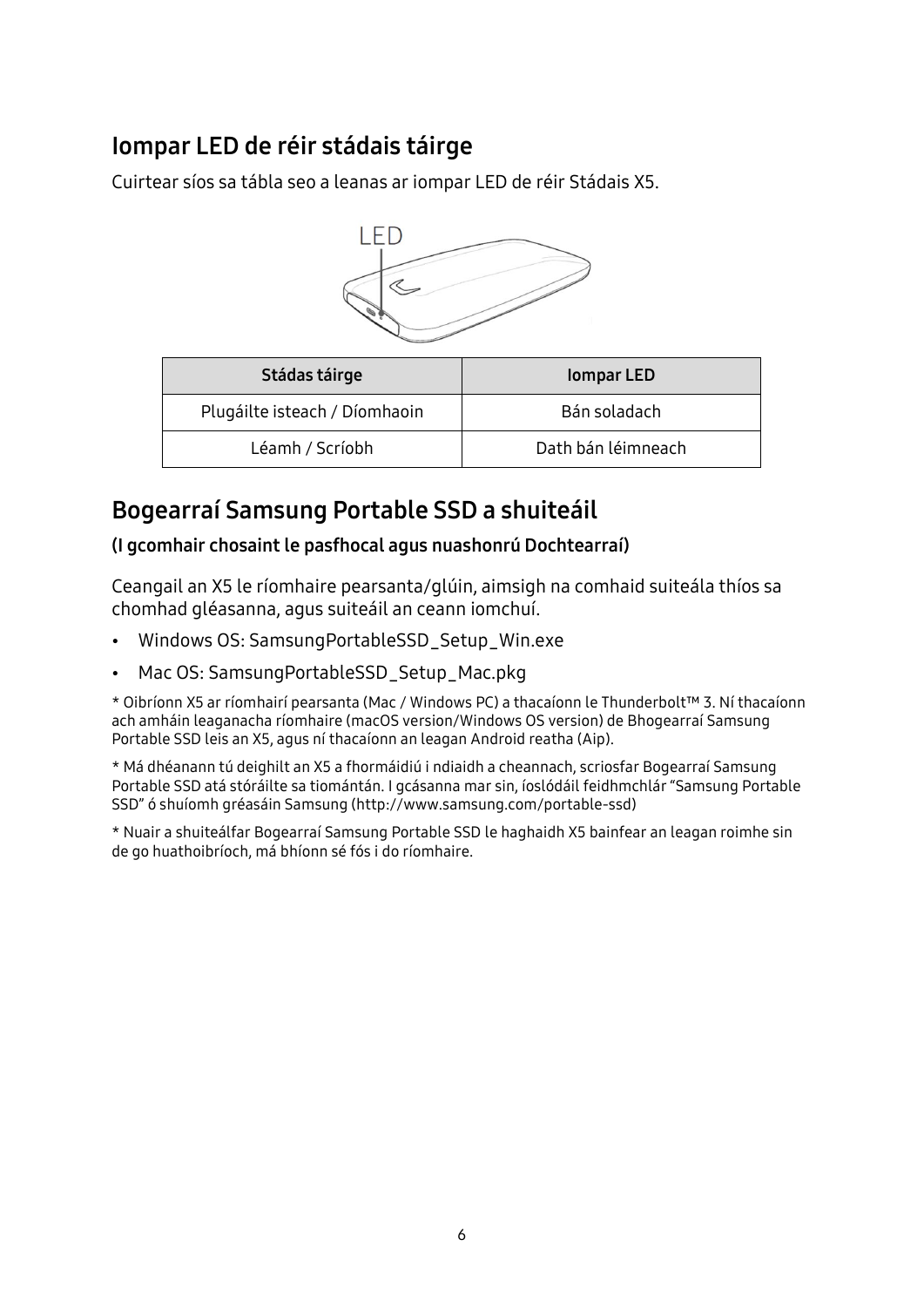#### 1. Bogearraí Samsung Portable SSD a rith

Roghnaigh deilbhín fheidhmchlár "Samsung Portable SSD" ar an Deasc.

\* D'fhéadfadh sé nach n-oibreodh Bogearraí Samsung Portable SSD mura bhfuil an gléas (tiomántán) cumasaithe.



Deilbhín Bogearraí Samsung Portable SSD

#### 2. Pasfhocal a shocrú (Roghnach)

Lean na treoracha a thaispeántar ar gach scáileán de Bhogearraí Samsung Portable SSD. Nuair a aontaíonn tú le téarmaí agus coinníollacha Bhogearraí Samsung Portable SSD, féadfaidh tú na céimeanna seo a leanas a ghlacadh chun pasfhocal a shocrú. (Beidh gnéithe áirithe de Bhogearraí Samsung Portable SSD suiteáilte ar ríomhaire an úsáideora le haghaidh cosanta phasfhocail.)



\* Níl Samsung freagrach as aon chaillteanas sonraí úsáideora de bharr pasfhocal dearmadta nó goidte. Chun an gléas a choinneáil chomh slán agus is féidir, níl rogha aisghabhála pasfhocail ar bith ann. Má dhéantar dearmad ar an bpasfhocal, beidh ar úsáideoirí an X5 a aischur chuig na socruithe monarchan tríd an tseirbhís ar líne a chuireann ár lárionaid seirbhíse do chustaiméirí ar fáil. Meabhraigh go gcaillfear na sonraí úsáideora ar fad a cuireadh in X5 tríd an athshocrú monarchan. Bí cúramach agus ná déan dearmad ar do phasfhocal nó ná caill in áit éigin é.

\* Ní theastaíonn ach Mac OS, "Samsung Portable SSD" amháin d'fheidhmiúlacht slándála. Mura bhfuil síneadh na heithne suiteáilte, críochnaigh an tsuiteáil ach cloí leis an seicheamh ar phacáiste na suiteála. Agus é suiteáilte, dícheangail agus athcheangail an X5 lena dhearbhú gur éirigh leis an tsuiteáil.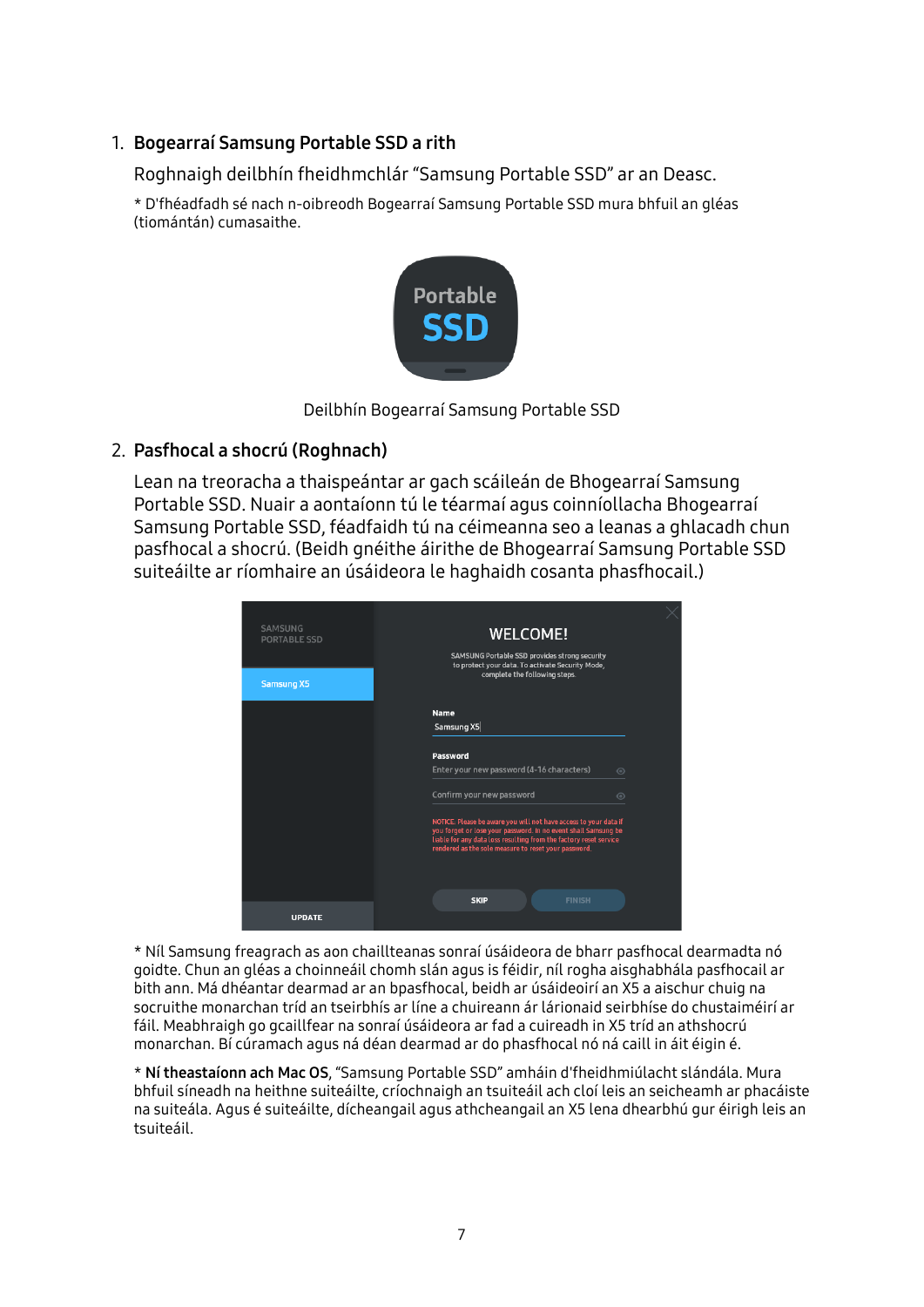\* Níl ach Mac OS, tiomántán "Samsung Portable SSD" agus roinnt de na tiomántáin 3ú páirtí, lena n-áirítear SATSMARTDriver comheisiach. Más mian leat oibriú le SATSMARTDriver, bain tiomántán Samsung Portable SSD de agus suiteáil SATSMARTDriver mar an treoir seo a leanas.

\* Nuair atá Samsung Portable SSD Driver agus SATSMARTDriver suiteáilte agus má bhraitear coinbhleacht éigin, beidh treoracha amhail iad seo a leanas ar fáil:

Conas Tiomántán Samsung Portable SSD a bhaint de agus SATSMARTDriver a shuiteáil

#sudo kextunload /System/Library/Extensions/SamsungPortableSSDDriver.kext

#sudo kextload /System/Library/Extensions/SATSMARTDriver.kext

Conas SATSMARTDriver a bhaint de agus SamsungPortableSSDDriver a shuiteáil

#sudo kextunload /System/Library/Extensions/SATSMARTDriver.kext

#sudo kextload /System/Library/Extensions/SamsungPortableSSDDriver.kext

#### 3. Díghlasáil

Má tá cosaint phasfhocail cumasaithe agat, gach uair a nascann tú X5 le do ríomhaire beidh ort do phasfhocal a iontráil agus an cnaipe "UNLOCK" a chiceáil sula mbeidh rochtain agat ar na sonraí in X5. Má theipeann ort an pasfhocal ceart a chlóscríobh, beidh do rochtain cúngaithe go dtí toilleadh thart ar 128MB arna leithdháileadh ar SamsungPortableSSD.exe agus SamsungPortableSSD.app, rud a chiallaíonn go mbeidh tú glasáilte amach as na sonraí ag pasfhocal.



Díghlasáil scáileán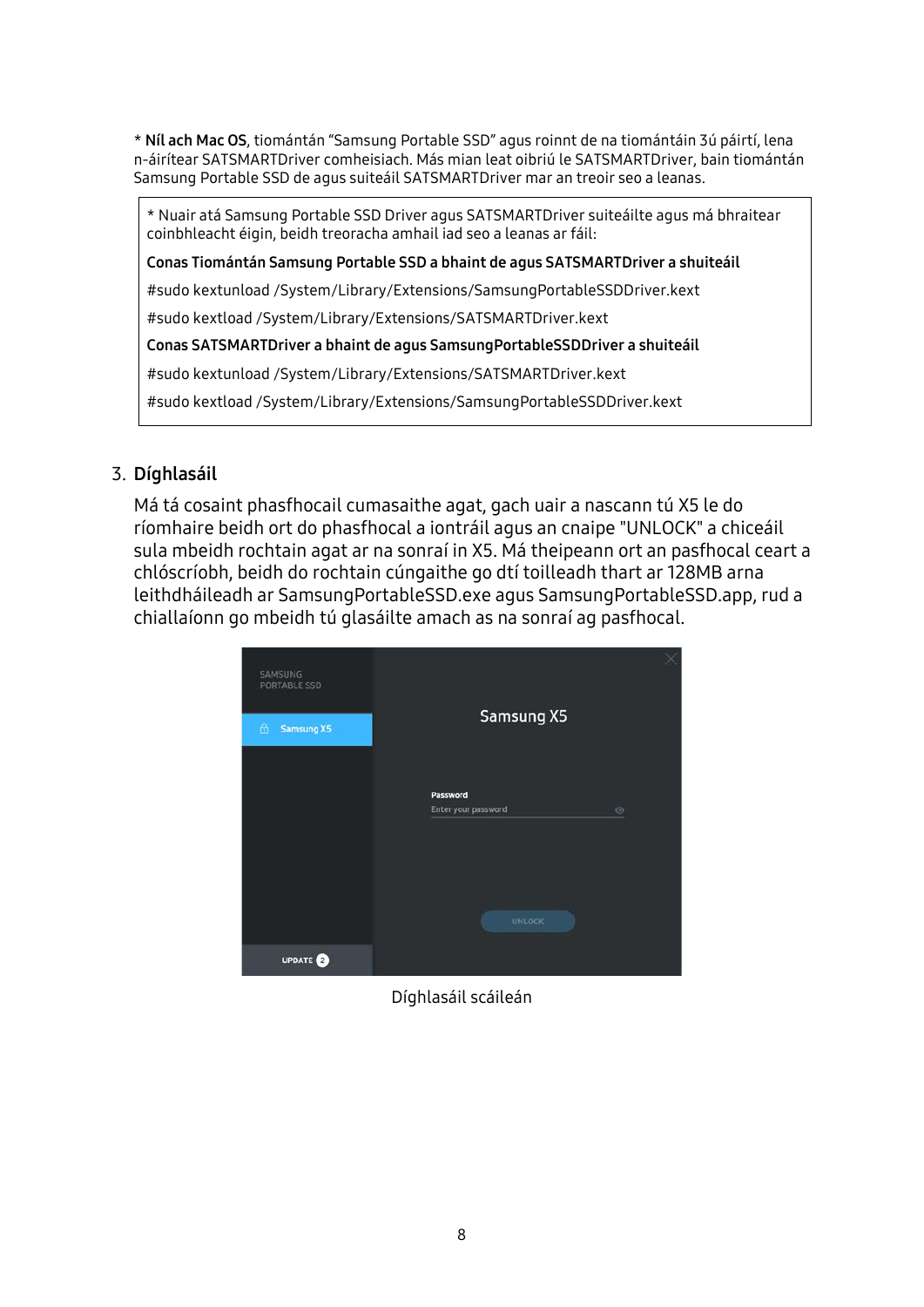

Scáileán baile

\* Ag brath ar an timpeallacht úsáideora, b'fhéidir nach gcuirfí "Bogearraí SamsungPortableSSD" i bhfeidhm go huathoibríoch. I gcás mar sin, cliceáil faoi dhó ar dheilbhín "Bogearraí SamsungPortableSSD" in Explorer ar Windows nó sa Deasc ar Mac.

\* D'fhéadfadh sé go bhfuil cosaint phasfhocail tacaithe ag leagan áirithe gach OS (nó ag leagan níos déanaí) amháin. Seiceáil an gcomhlíonann do OS na riachtanais chórais agus an dtacaíonn sé le cosaint phasfhocail.

\* Más rud é go bhfuil cosaint phasfhocail cumasaithe, ní thaispeántar ach toilleadh dheighilt slándála an X5 ar dtús. Is ionann méid na deighilte slándála sin agus tuairim ar ~128 MB. Ach a niontrálann tú an pasfhocal agus a ndíghlasálann tú go rathúil, taispeánfar toilleadh iomlán an X5 i do chóras.

\* Is féidir leat Samsung Portable SSD eile a roghnú trí chliceáil ar ainm an X5 ar an bpainéal clé. Tá gach óstghléas (suas le 6 cinn) lena bhfuil Samsung Portable SSD nasctha liostaithe ar Bhogearraí Samsung Portable SSD.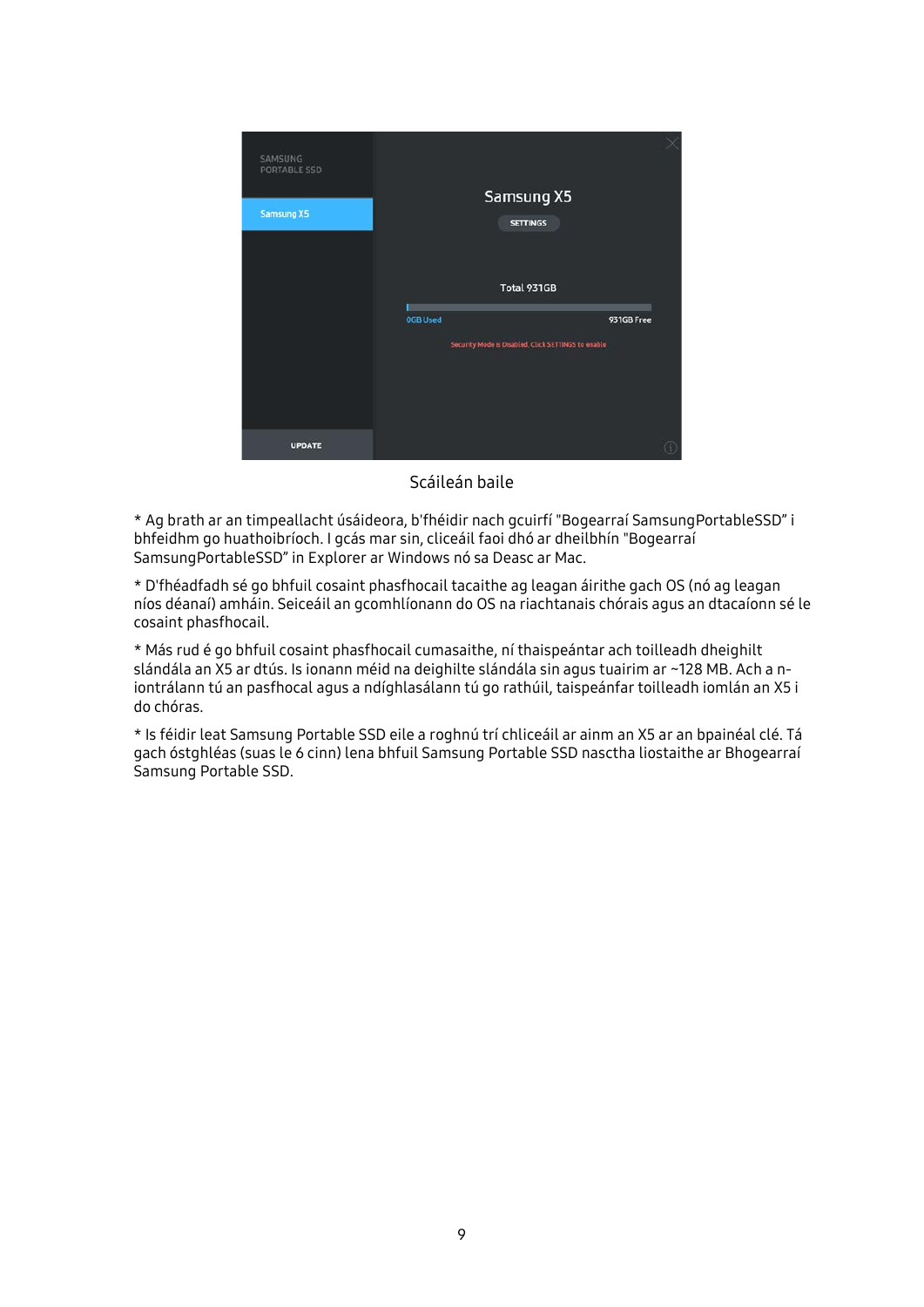#### 4. Athrú sna Socruithe

Is féidir leat do mhód slándála/d'ainm úsáideora/do phasfhocal/ den X5 a athrú trí chliceáil ar an gcnaipe "SOCRUITHE" ar an bpríomhleathanach. Má úsáideann tú ríomhaire gan bogearraí slándála, is féidir leat comhad na suiteála a íoslódáil ("SamsungPortableSSD\_Setup\_Win.exe" do Windows OS,

"SamsungPortableSSD\_Setup\_Mac.pkg" do Mac OS) ó shuíomh Gréasáin Samsung (http://www.samsung.com/portable-ssd) agus é a shuiteáil chun na socruithe a athrú.

#### • Mód slándála

Chun athrú a dhéanamh ar an mód slándála idir AIR agus AS, cliceáil an cnaipe scoránaithe agus cuir isteach an pasfhocal ceart.

Féach an tábla thíos chun cur síos ar tháscaire stádas slándála an X5 a fháil.

|                       | <b>Stádas</b>                   | <b>Tuairisc</b>                                                                                                                                                                                                       |
|-----------------------|---------------------------------|-----------------------------------------------------------------------------------------------------------------------------------------------------------------------------------------------------------------------|
| $\frac{\triangle}{r}$ | Glasáilte                       | Léiríonn sé sin go bhfuil an mód slándála casta air,<br>ach nach bhfuil X5 díghlasáilte ag an úsáideoir. Is<br>féidir leat X5 a dhíghlasáil ar an leathanach<br>díghlasála.                                           |
| 6                     | Díghlasáilte                    | Léiríonn sé sin go bhfuil an mód slándála casta air<br>agus go bhfuil X5 díghlasáilte ag an úsáideoir<br>cheana. Is féidir leat an toilleadh stórála a fheiceáil<br>ar an bpríomhleathanach agus socruithe athraithe. |
| Gan<br>deilbhín       | Mód slándála<br><b>CASTA AS</b> | Is amhlaidh atá nuair atá an tslándáil CASTA AS. Is<br>féidir leat an toilleadh stórála a fheiceáil ar an<br>bpríomhleathanach agus socruithe athraithe.                                                              |



Scáileán socruithe (Mód Slándála CASTA AIR)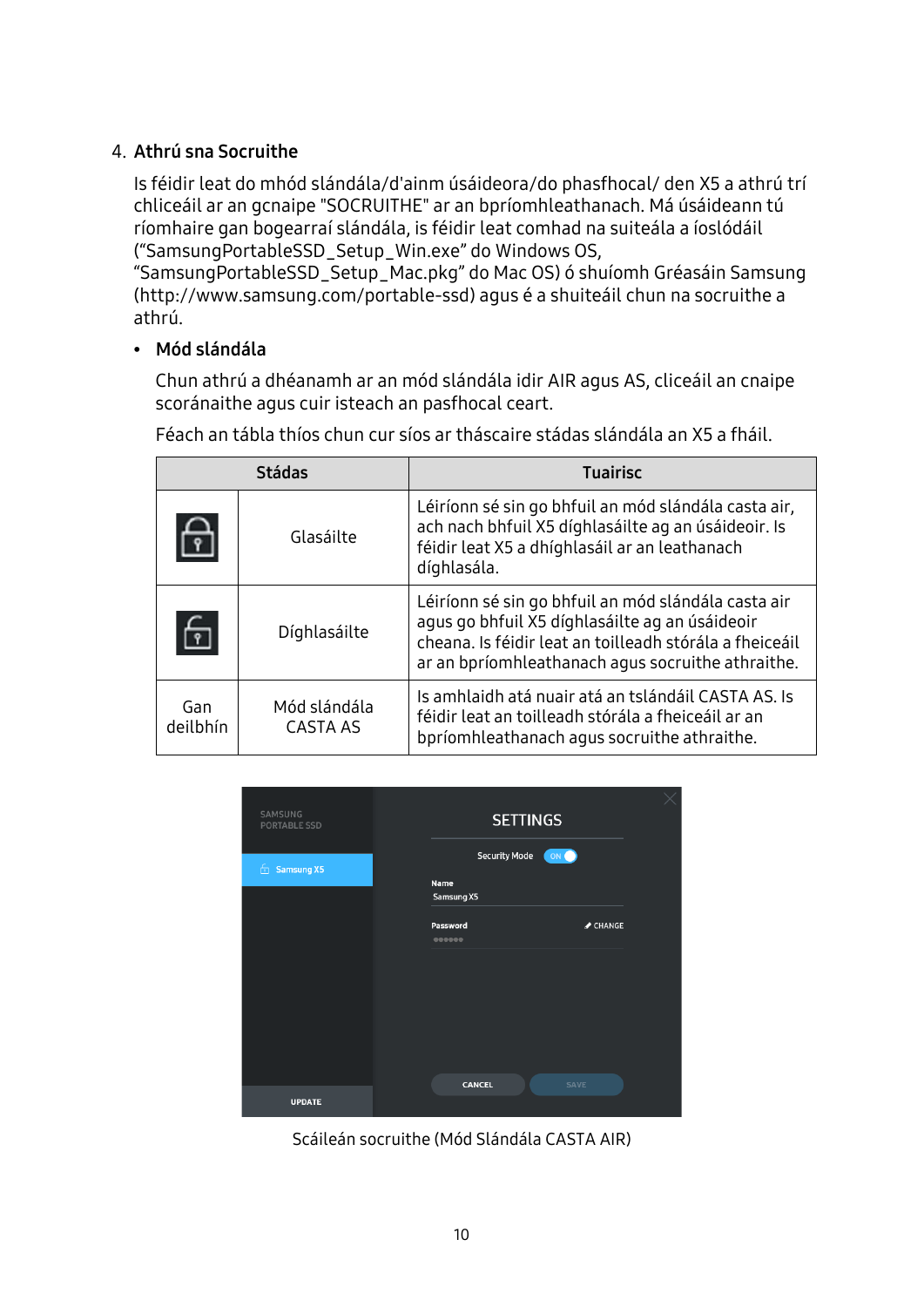| SAMSUNG<br>PORTABLE SSD | <b>SETTINGS</b>      |                              |
|-------------------------|----------------------|------------------------------|
| <b>Samsung X5</b>       | <b>Security Mode</b> | OFF                          |
|                         | <b>Name</b>          |                              |
|                         | Samsung X5           |                              |
|                         |                      |                              |
|                         | Password             | $\blacktriangleright$ CHANGE |
|                         | 000000               |                              |
|                         |                      |                              |
|                         |                      |                              |
|                         |                      |                              |
|                         |                      |                              |
|                         |                      |                              |
|                         |                      |                              |
|                         |                      |                              |
|                         |                      |                              |
|                         |                      |                              |
|                         |                      |                              |
|                         | <b>CANCEL</b>        | SAVE                         |
| <b>UPDATE</b>           |                      |                              |
|                         |                      |                              |

Scáileán socruithe (Mód Slándála CASTA AS)

• Ainm/Pasfhocal

Is féidir leat Ainm agus Pasfhocal a athrú. Chun an pasfhocal a athrú, cliceáil ar an gcnaipe "ATHRAIGH".

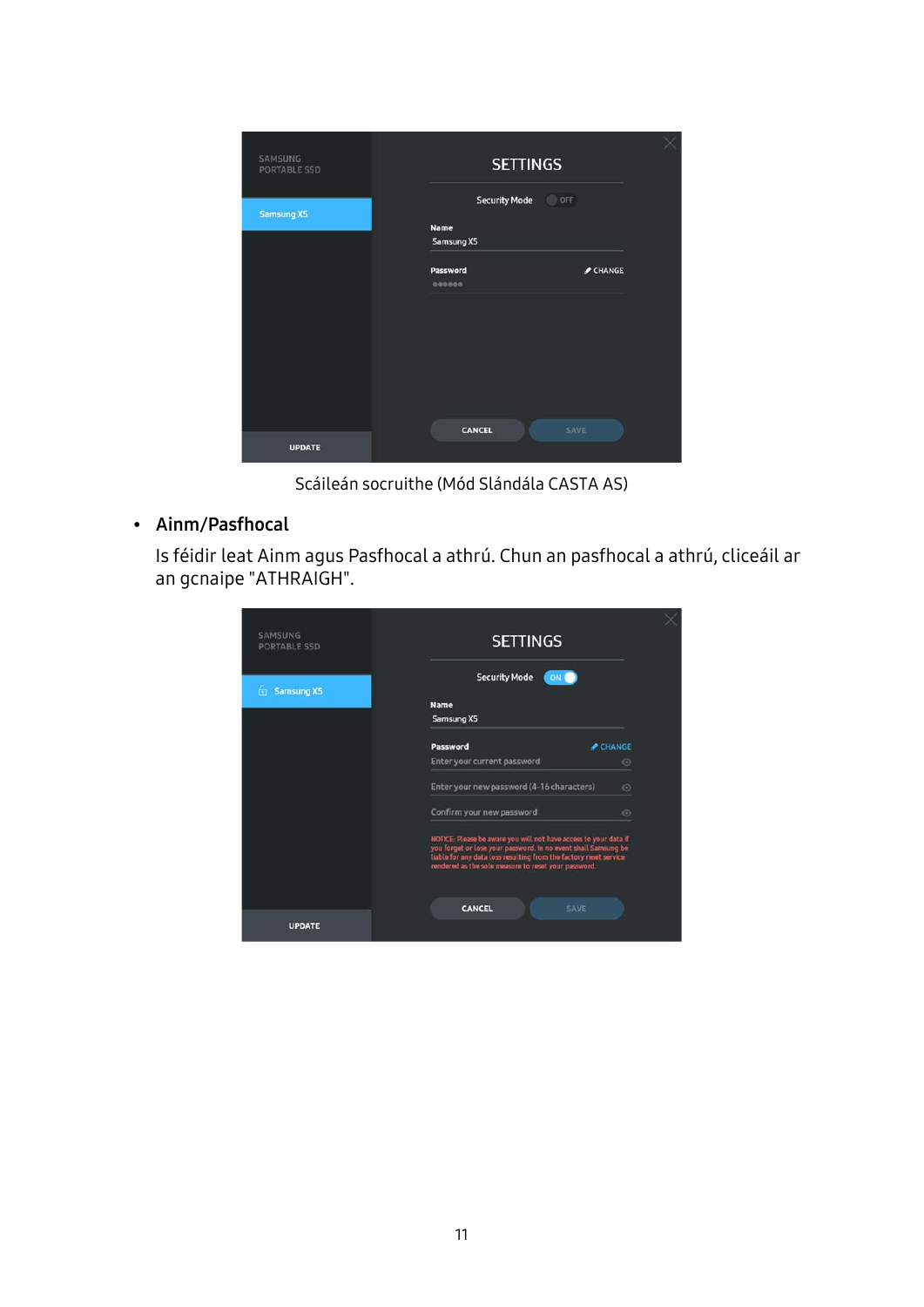#### 5. Nuashonraigh Bogearraí agus Dochtearraí táirge

Taispeánfar nuashonruithe infhaighte faoi nuashonruithe Bogearraí/Dochtearraí ar bhun an phainéil ar chlé má bhíonn do ríomhaire ceangailte leis an idirlíon.

| SAMSUNG<br><b>PORTABLE SSD</b> |                      |                                                     |  |
|--------------------------------|----------------------|-----------------------------------------------------|--|
|                                |                      | Samsung X5                                          |  |
| <b>Samsung X5</b>              |                      | <b>SETTINGS</b>                                     |  |
|                                |                      |                                                     |  |
|                                |                      | Total 931GB                                         |  |
|                                |                      |                                                     |  |
|                                | П<br><b>OGB Used</b> | 931GB Free                                          |  |
|                                |                      | Security Mode is Disabled. Click SETTINGS to enable |  |
|                                |                      |                                                     |  |
|                                |                      |                                                     |  |
|                                |                      |                                                     |  |

Ach cliceáil ar an gcnaipe "NUASHONRAIGH" (**Califare a Victor Casa)**, is féidir leat dul go dtí leathanach nuashonraithe.

|                                                                                                               | <b>UPDATE</b>                                                  |  |
|---------------------------------------------------------------------------------------------------------------|----------------------------------------------------------------|--|
| <b>Check for Updates Automatically</b>                                                                        | ◉<br>ON <b>O</b>                                               |  |
| Portable SSD before proceeding. Disconnecting the device<br>during the update may cause damage to the device. | NOTICE: Close any other software that is accessing the Samsung |  |
|                                                                                                               | You have 2 update(s)                                           |  |
| Software 1.5.1                                                                                                | <b>UPDATE</b>                                                  |  |
| <b>△ Samsung X5</b>                                                                                           | <b>UPDATE</b>                                                  |  |
|                                                                                                               |                                                                |  |
|                                                                                                               |                                                                |  |
|                                                                                                               |                                                                |  |

Nuashonraigh an scáileán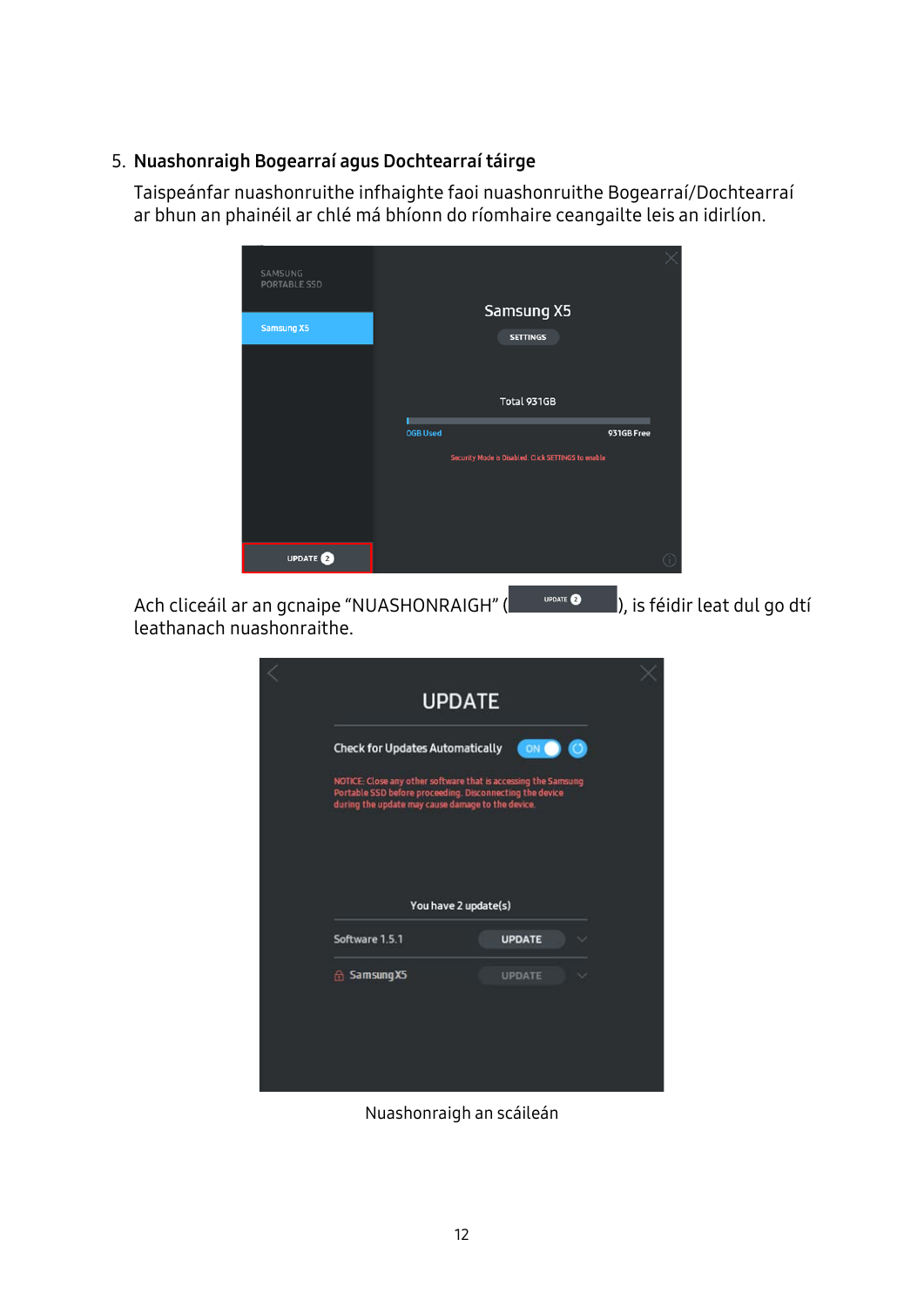Ach cliceáil ar an gcnaipe "NUASHONRAIGH" (**UPPATE**), is féidir leat na bogearraí ("SW") nó na dochtearraí ("FW") is déanaí a íoslódáil agus iad a nuashonrú.

Ach cliceáil ar an gcnaipe scoránaithe "Seiceáil go huathoibríoch do nuashonrú" (<sup>or O</sup>), is féidir leat roghnú chun is go nuashonrófaí bogearraí agus dochtearraí go huathoibríoch nuair a bhíonn Samsung Portable SSD ceangailte.

Ach cliceáil ar an gcnaipe "athnuaigh" ( $\bigcirc$ ), is féidir leat an stádas nuashonraithe a athnuachan.

Ach cliceáil ar chnaipe na saighde síos (.), feicfidh tú faisnéis mhionsonraithe faoin nuashonrú lena mbaineann.

\*Nuair a athraíonn úsáideoir "Seiceáil le haghaidh Nuashonrú go hUathoibríoch" ó CASTA AS go CASTA AIR, ní athnuaítear an fhaisnéis nuashonraithe láithreach bonn leis na bogearraí. Déantar an fhaisnéis nuashonraithe a athnuachan nuair a chliceálann ceachtar úsáideoir ar an gcnaipe "athnuaigh" nó nuair a bhíonn Samsung Portable SSD nasctha le ríomhaire.

| <b>UPDATE</b>                                                                                                                                                                   |               |           |
|---------------------------------------------------------------------------------------------------------------------------------------------------------------------------------|---------------|-----------|
| <b>Check for Updates Automatically</b>                                                                                                                                          | ON G          | $\bullet$ |
| NOTICE: Close any other software that is accessing the Samsung<br>Portable SSD before proceeding. Disconnecting the device<br>during the update may cause damage to the device. |               |           |
|                                                                                                                                                                                 |               |           |
|                                                                                                                                                                                 |               |           |
|                                                                                                                                                                                 |               |           |
| You have 2 update(s)                                                                                                                                                            |               |           |
| Software 1.5.1                                                                                                                                                                  | <b>UPDATE</b> |           |
| Current Version 1.5.0<br>UI and icons improvement<br>Minor bug fix                                                                                                              |               |           |
| <b>△ Samsung X5</b>                                                                                                                                                             | <b>UPDATE</b> | ↗         |
| Firmware Update 2.2.1<br>Current Version 2.2.0<br>Please turn off Security Mode so the update can proceed                                                                       |               |           |

I gcás X5, tá nuashonrú bogearraí Samsung Portable SSD ar fáil do leaganacha macOS agus Windows OS araon. Ach níl nuashonrú dochtearraí X5 ar fáil ach amháin do leagan Windows OS.

\* I gcomhair nuashonruithe Dochtearraí, ní mór mód slándála bheith casta AS. D'fhéadfadh rochtain ar bith ar PSSD, lena n-áirítear cóipeáil/scriosadh/formáidiú deighilte, agus na Dochtearraí á nuashonrú, iompar neamhghnách nó damáiste don PSSD a ghiniúint.

\* Ach a mbeidh na Dochtearraí nuashonraithe, dícheangail agus athcheangail PSSD chun a chinntiú go raibh an nuashonrú Dochtearraí rathúil.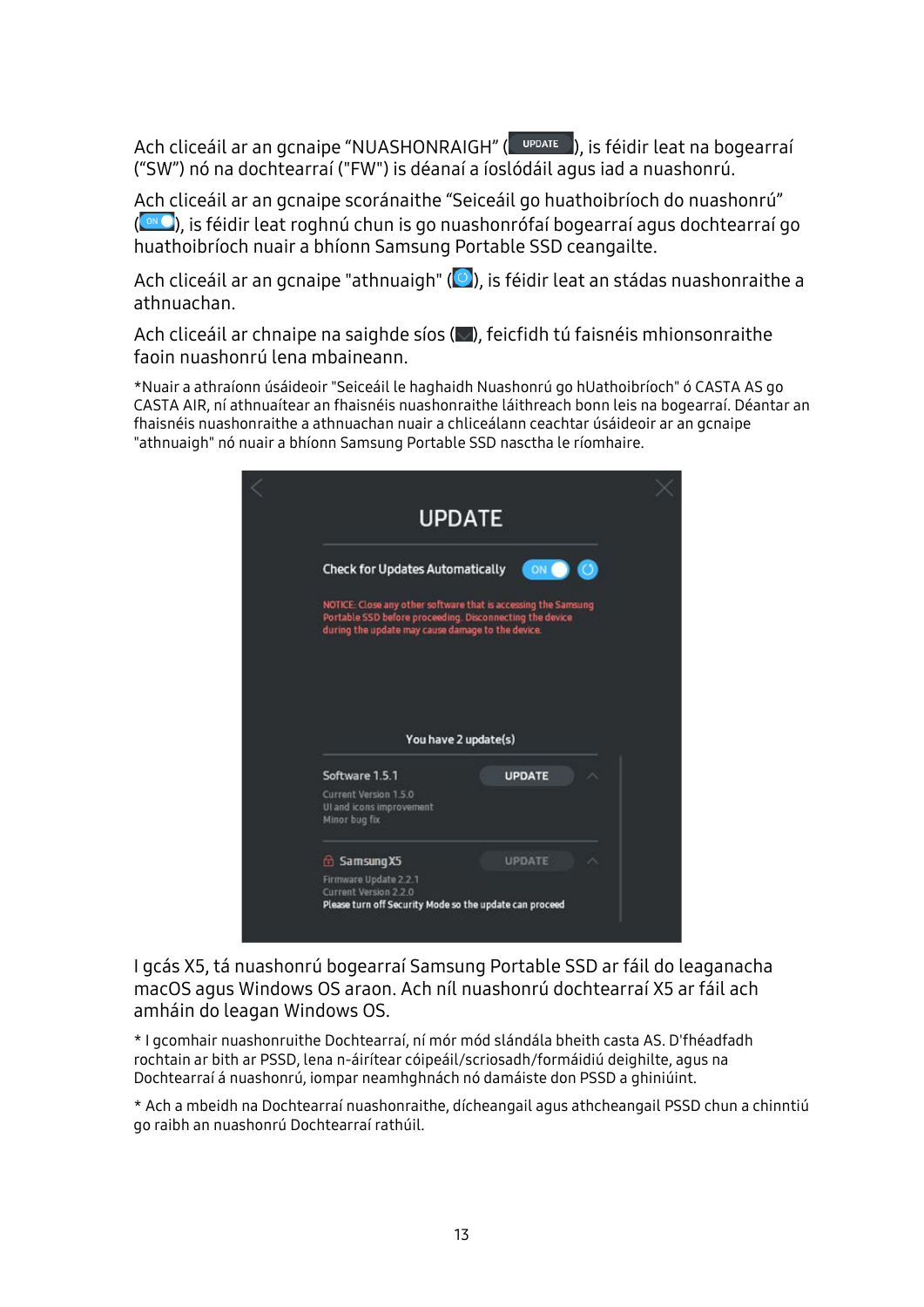Oibríonn X5 ar ríomhairí pearsanta (Mac / Windows PC) a thacaíonn le Thunderbolt™ 3. Ní thacaíonn ach amháin leaganacha ríomhaire (macOS version/Windows OS version) de Bhogearraí Samsung Portable SSD leis an X5, agus ní thacaíonn an leagan Android reatha (Aip).

I gcás X5, tá nuashonrú bogearraí Samsung Portable SSD ar fáil do leaganacha macOS agus Windows OS araon. Ach níl nuashonrú dochtearraí X5 ar fáil ach amháin do leagan Windows OS.

#### 6. Scrios "Bogearraí Samsung Portable SSD"

Bogearraí a scriosadh ar gach OS

| <b>OS Ríomhaire</b> |                                                                                           | <b>Tuairisc</b>                                                                                                                                                                                                                                                                                                                                                                                                                                                          |
|---------------------|-------------------------------------------------------------------------------------------|--------------------------------------------------------------------------------------------------------------------------------------------------------------------------------------------------------------------------------------------------------------------------------------------------------------------------------------------------------------------------------------------------------------------------------------------------------------------------|
|                     | Má shuiteáil an t-úsáideoir<br>Bogearraí ag úsáid<br>SamsungPortableSSD_Set<br>up_Win.exe | Is féidir bogearraí a dhíshuiteáil trí "Díshuiteáil<br>nó athraigh ríomhchlár". Téigh chuig an bpainéal<br>Rialúcháin → Feidhmchláir → Feidhmchláir agus<br>Gnéithe → Díshuiteáil nó athraigh feidhmchlár →<br>Déchliceáil ar "Bogearraí Samsung Portable SSD"<br>agus roghnaigh "Yes"                                                                                                                                                                                   |
| Windows OS          | Má shuiteáil an t-úsáideoir<br>Bogearraí ag úsáid<br>SamsungPortableSSD.exe               | Ní mór bogearraí a scriosadh de láimh trí<br>PSSD_Cleanup.bat a rith i gcosán suiteála<br>feidhmchláir. (De ghnáth<br>c:\ProgramData\Samsung Apps\Portable<br>SSD\PSSD_Cleanup.bat)<br>Féach na Ceisteanna Coitianta ar shuíomh<br>Gréasáin Samsung<br>(http://www.samsung.com/samsungssd) le<br>haghaidh tuilleadh sonraí.                                                                                                                                              |
| Mac OS              |                                                                                           | Caithfear feidhmchlár a a scriosadh de láimh ach<br>Cleanup.scpt a rith sa chosán suiteála Bogearraí.<br>(De ghnáth #osascript ~/Library/Application<br>Support/PortableSSD/CleanupAll.scpt)<br>*D'fhéadfadh sé nach scriosfadh glantóir tríú<br>páirtí amhail AppCleaner Bogearraí "Samsung<br>Portable SSD" go hiomlán.<br>Féach na Ceisteanna Coitianta ar shuíomh<br>Gréasáin Samsung<br>(http://www.samsung.com/samsungssd) le<br>haghaidh faisnéise mionsonraithe. |

#### 7. Roghnaigh Teanga Réamhshocraithe SW

Is féidir teanga réamhshocraithe a roghnú faoin Socrú Réigiúnach.

#### 8. Fógra faoi Cheadúnas Foinse Oscailte

<http://opensource.samsung.com/opensource/PortableSSD/seq/0>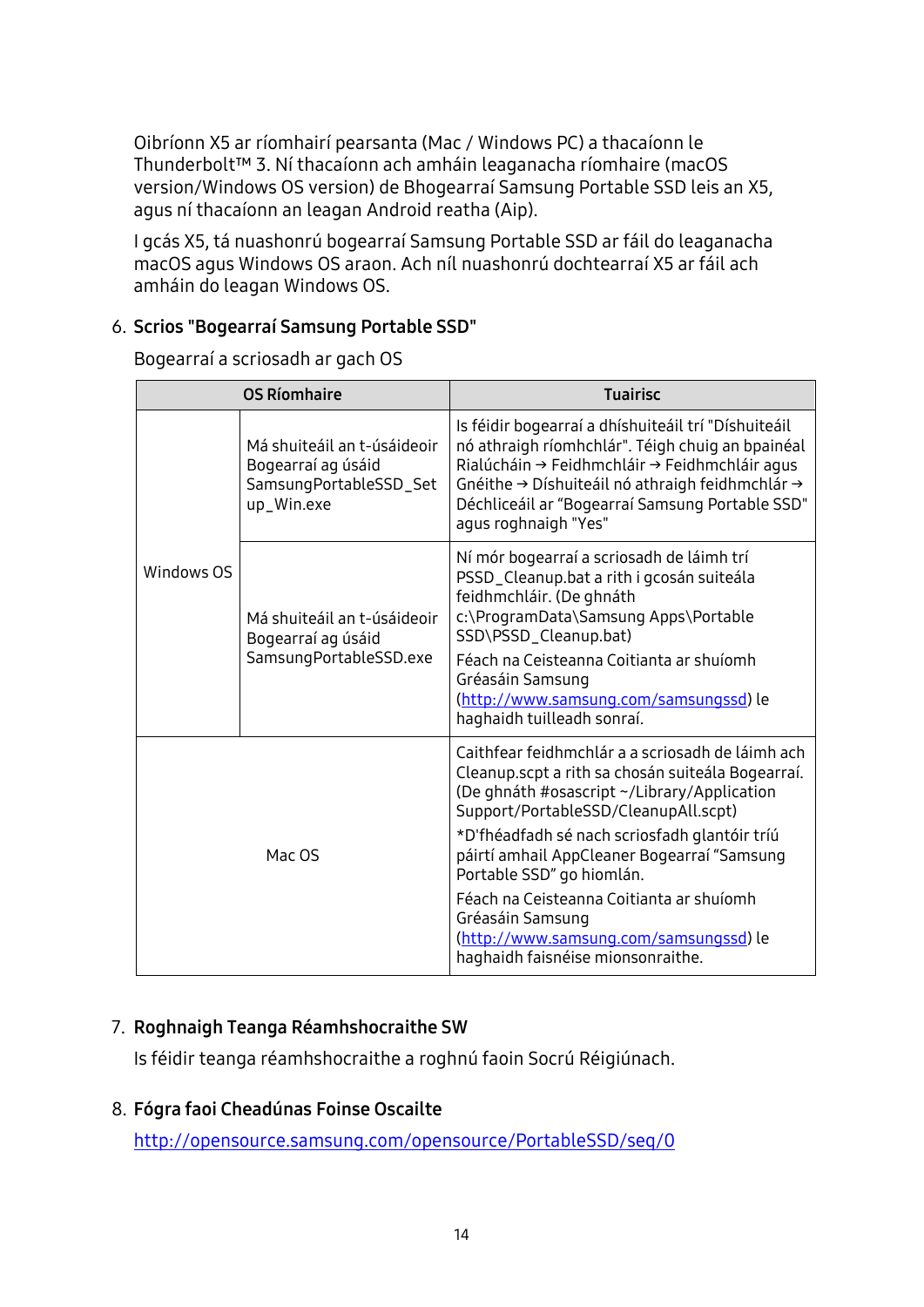## <span id="page-17-0"></span>Rabhadh

D'fhéadfadh gortú, damáiste don táirge nó caillteanas sonraí tarlú má theipeann ort cloí leis na treoracha agus na rabhaidh i ngach cuid den lámhleabhar seo. Léigh go cúramach sula n-úsáideann tú an táirge.

## <span id="page-17-1"></span>Cúltacaigh sonraí tábhachtacha

Ní féidir le córas ríomhaireachta ar bith bheith iomlán slán. Ní thugann Samsung ráthaíocht agus/ná baránta de chineál ar bith i gcoinne caillteanais sonraí ar an X5 faoi chúinse ar bith. Séanann Samsung aon dliteanas as anacair mhothúchánach/nó díobháil nó caillteanas airgeadaíochta agus/nó colanda de thoradh caillteanais nó aischur sonraí a stóráiltear ar an X5. Bí cinnte sonraí tábhachtacha a chóipeáil le cúltaca i gcónaí.

## <span id="page-17-2"></span>Cosain pasfhocal úsáideora

Ní féidir rochtain a fháil ar shonraí úsáideora má dhéantar dearmad ar an bpasfhocal óir go mbaintear leas as ardteicneolaíochtaí criptiúcháin sa X5. Scríobh síos do phasfhocal agus stóráil é in áit shábháilte. Más amhlaidh nach féidir an táirge a úsáid toisc nár chuir tú pasfhocal ceart isteach, ní féidir an táirge a aischur ach é a athshocrú ar na socruithe monarchan trí sheirbhís ar líne de chuid Ionad Seirbhíse Samsung. Is amhlaidh a chaillfear na sonraí úsáideora go léir nuair a dhéantar na socruithe monarchan a aischur. Bí cinnte sonraí tábhachtacha a chóipeáil le cúltaca go rialta.

### <span id="page-17-3"></span>Ceangail le Gléasanna Creidiúnaithe; Comhlíonadh le Caighdeán Sábháilteachta

Dearadh an táirge seo chun teorainneacha maidir le hídiú cumhachta a chomhlíonadh de réir caighdeán sábháilteachta. Úsáid gléasanna agus poirt chomhéadain atá ag teacht leis na caighdeáin ghaolmhara.

### <span id="page-17-4"></span>Seachain Suaitheadh, Creathadh

Seachain suaitheadh nó creathadh ar bith den táirge a mbeadh mífheidhmiú nó cailliúint sonraí mar thoradh air.

## <span id="page-17-5"></span>Ná Díchóimeáil, Ná Déan díobháil, nó ná Bain lipéad

Ná díchóimeáil an táirge agus ná déan díobháil agus ná bain aon ghreamáin ná lipéid den táirge. Más amhlaidh go ndearnadh an táirge a dhíchóimeáladh nó más amhlaidh gur bhain an t-úsáideoir an lipéad, beidh gach ráthaíocht neamhbhailí. Chun críche deisiúchán, ná déan teagmháil ach amháin le hIonad Seirbhíse Samsung nó soláthraithe seirbhíse eile mar sin arna n-ainmniú ag Samsung.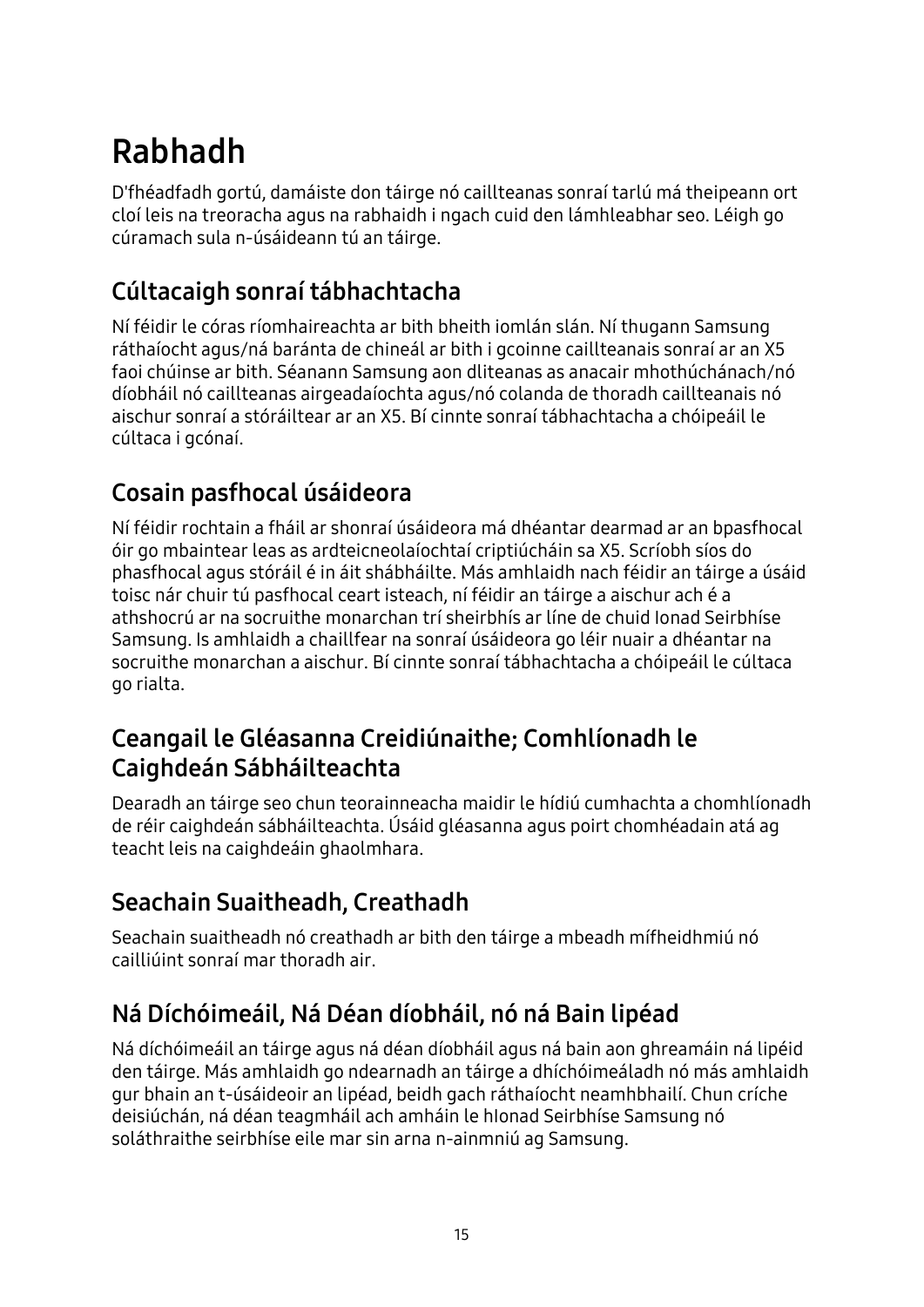## <span id="page-18-0"></span>Úsáid Oiriúintí Dílse

Úsáid páirteanna agus oiriúintí dílse i gcónaí arna ndeimhniú ag Samsung. Ní bheidh Samsung faoi dhliteanas as aon díobháil don táirge ná caillteanas sonraí úsáideora de dheasca páirteanna nó oiriúintí neamhdhílse a úsáid.

## <span id="page-18-1"></span>Bain úsáid i dTeocht agus Taise Chuí

Úsáid an táirge seo i dtimpeallacht chuí: teocht idir 5°C - 35°C agus taise idir 10 - 80%.

### <span id="page-18-2"></span>Ná húsáid an lámh láidir agus tú ag tarraingt nó ag díphlugáil an chábla

Ná húsáid an lámh láidir agus tú ag tarraingt nó ag díphlugáil an chábla. D'fhéadfadh ceangal neamhchobhsaí nó díobháil don nascóir a bheith mar thoradh air sin.

## <span id="page-18-3"></span>Feidhmigh Scanadh agus Nuashonruithe Víris

Lean na treoracha sábháilteachta seo a leanas chun ionfhabhtuithe víreas a chosc.

- Suiteáil ríomhchlár frithvíreas ar an ríomhaire dá bhfuil an X5 ceangailte leis, agus déan scanadh víreas go rialta.
- Nuashonraigh an córas oibriúcháin agus na bogearraí frithvíreas leis an leagan is déanaí i gcónaí.
- Tar éis comhaid a íoslódáil chuig an X5 déan scanadh víreas sula n-osclaíonn tú an comhad.

## <span id="page-18-4"></span>Glan an Táirge

Moltar duit an táirge a ghlanadh ach é a chuimilt le héadach bog. Ná húsáid uisce, substaintí ceimiceacha ná glantach. D'fhéadfadh na nithe sin a bheith ina gcúis le dídhathú nó creimeadh ar dhreach an táirge, agus d'fhéadfadh dóiteán nó turraing leictreach bheith mar thoradh orthu.

## <span id="page-18-5"></span>Coimeád ar shiúl ó aimsiú Leanaí, Naíonán agus Ainmhithe

Gabhann baol plúchta le páirteanna beaga. Coimeád an táirge ar shiúl ó leanaí, naíonán nó ainmhithe ar eagla go gcuirfidís an táirge nó na páirteanna de sa bhéal.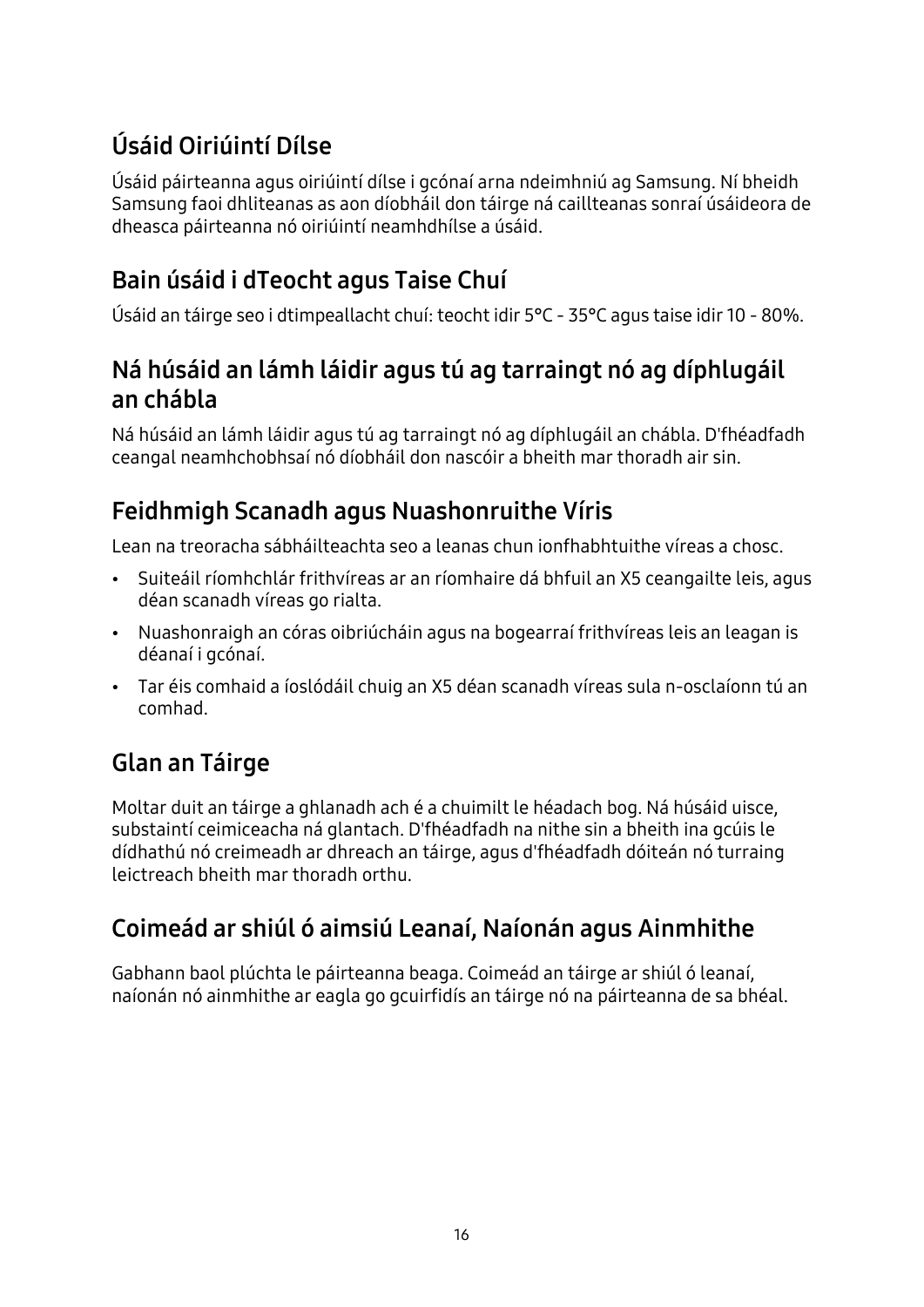## <span id="page-19-0"></span>Sonraíochtaí agus Deimhnithe an Táirge

## <span id="page-19-1"></span>Sonraíochtaí an Táirge

| <b>Samsung Portable SSD X5</b> |                                                                                                                                                                                                                                                           |                       |                                                                    |  |
|--------------------------------|-----------------------------------------------------------------------------------------------------------------------------------------------------------------------------------------------------------------------------------------------------------|-----------------------|--------------------------------------------------------------------|--|
| Comhéadan                      | Thunderbolt™ 3 (40 Gbps)                                                                                                                                                                                                                                  |                       |                                                                    |  |
| Comhoiriúnacht                 | H/W) Ríomhairí Mac agus Windows le poirt Thunderbolt 3<br>(Gan bheith comhoiriúnach go siarghabhálach/ní oibríonn ar ríomhairí<br>nach dtacaíonn ach amháin le USB)<br>OS)<br>macOS Sierra (10.12) nó níos airde / Windows 10 64bit RS 2 nó níos<br>airde |                       |                                                                    |  |
|                                |                                                                                                                                                                                                                                                           | Toillidh              | 500GB/1TB/2TB <sup>7)</sup>                                        |  |
| Faisnéis faoi<br>Chrua-Earraí  |                                                                                                                                                                                                                                                           | Toisí                 | 119 x 62 x 19.7 mm (4.7 x 2.4 x 0.8 orl.)                          |  |
|                                |                                                                                                                                                                                                                                                           | Meáchan               | 150 gram (5.3 unsa) $^{8)}$                                        |  |
|                                |                                                                                                                                                                                                                                                           | Léamh Seicheamhach    | Suas le 2,800 MB/soic <sup>9)</sup>                                |  |
| Feidhmíocht                    | Scríobh Seicheamhach                                                                                                                                                                                                                                      |                       | Suas le 2,300 MB/soic <sup>9)</sup><br>(500GB: Suas le 2,100 MB/s) |  |
| Slándáil                       | Criptiúchán                                                                                                                                                                                                                                               |                       | Criptiúchán crua-earraí AES 256-giotán                             |  |
|                                | Slándáil                                                                                                                                                                                                                                                  |                       | Cosaint phasfhocail (Roghnach)                                     |  |
|                                |                                                                                                                                                                                                                                                           | Oibriúcháin           | 0°C chuig 60°C                                                     |  |
|                                | Teocht                                                                                                                                                                                                                                                    | Neamh-<br>Oibriúcháin | -40°C chuig 85°C                                                   |  |
| Iontaofacht                    | Bogthaise                                                                                                                                                                                                                                                 | Neamh-<br>Oibriúcháin | 65°C, 95%                                                          |  |
|                                | Turraing                                                                                                                                                                                                                                                  | Neamh-<br>Oibriúcháin | 1,500G, fad: 0.5ms, 3 ais                                          |  |
|                                | Creathadh                                                                                                                                                                                                                                                 | Neamh-<br>Oibriúcháin | 10~2,000Hz, 20G                                                    |  |
|                                | Deimhnithe                                                                                                                                                                                                                                                |                       | CE, BSMI, KC, VCCI, C-tick, FCC, IC, UL, TUV, CB                   |  |
|                                | Comhlíonadh RoHS                                                                                                                                                                                                                                          |                       | RoHS <sub>2</sub>                                                  |  |
|                                | Baránta                                                                                                                                                                                                                                                   |                       | Baránta teoranta thrí (3) bliana                                   |  |

<span id="page-19-2"></span><sup>7)</sup> 1 GB=1,000,000,000 giotán, 1 TB=1,000,000,000,000 giotán. D'fhéadfadh do ríomhaire toilleadh ní b'ísle a léiriú mar gheall go bhfuiltear ag úsáid caighdeáin tomhais dhifriúil.

-

<span id="page-19-3"></span><sup>8)</sup> D'fhéadfadh meáchan beacht an táirge bheith éagsúil de réir toillidh.

<span id="page-19-4"></span><sup>9)</sup> Déantar an t-uasluas aistrithe sonraí a thomhas ar bhonn chaighdeáin thástála inmheánacha Samsung leis an gcábla Thunderbolt™ 3 iniata. D'fhéadfadh leibhéil éagsúla feidhmíochta a bheith i gceist ag brath ar óstchumraíocht, cábla agus comhshaol córais úsáideora.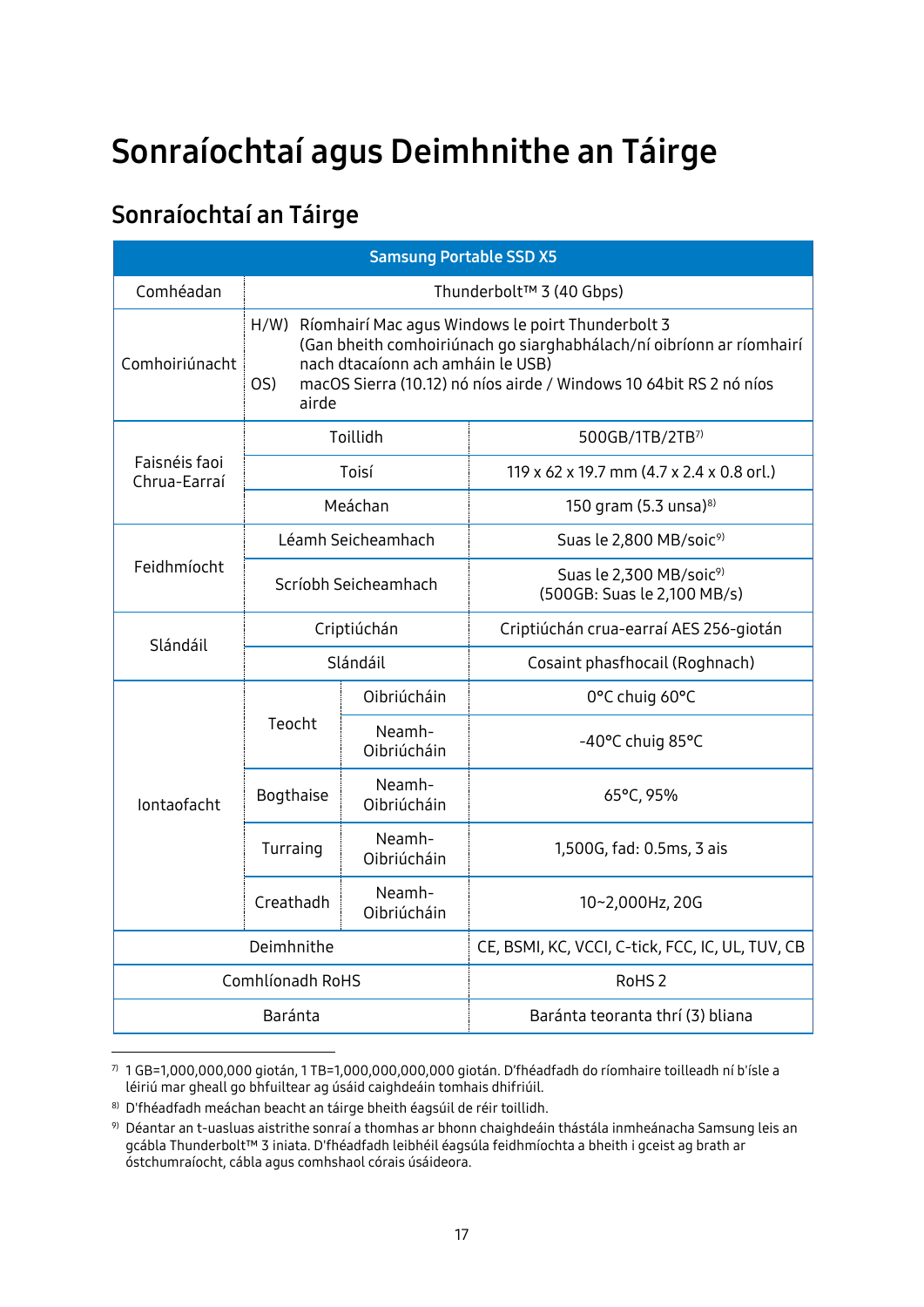### <span id="page-20-0"></span>Deimhnithe



#### Dramhthrealamh Leictreach agus Leictreonach

Tásctar leis an tsiombail seo ar an táirge nó ar a phacáistíocht nach mór an táirge seo a dhiúscairt le do dhramhaíl teaghlaigh. Ina ionad sin, is fútsa atá sé chun do threalamh dramhaíola a dhiúscairt ach é a thabhairt ar láimh chuig pointe bailiúcháin ainmnithe d'athchúrsáil dramhthrealaimh leictrigh agus leictreonaigh. Cuideoidh bailiú agus athchúrsáil ar leithligh do dhramhthrealaimh tráth na diúscartha chun acmhainní nádúrtha a chaomhnú agus chun a chinntiú go n-athchúrsáiltear é ar bhealach ina dtugtar cosaint don tsláinte dhaonna agus don chomhshaol. Le haghaidh tuilleadh faisnéise faoin áit ar féidir leat do dhramhthrealamh a ligean uait dá athchúrsáil, déan teagmháil le d'oifig cathrach áitiúil, le do sheirbhís diúscartha dramhaíola, nó leis an siopa mar ar cheannaigh tú an táirge.

#### RÁITEAS COMHLÍONTA CHEANADA

Sásaíonn an fearas digiteach d'Aicme B gach riachtanas de Rialacháin Cheanada maidir le

Trealamh lena ngintear Trasnaíocht.



#### FCC (COIMISIÚN CUMARSÁIDE CÓNAIDHME) RÁITEAS

Tabhair faoi deara go bhféadfadh aon athrú nó mionathrú nach bhfuil údaraithe go sainráite ag an bpáirtí atá freagrach as comhlíonadh, údarás an úsáideora d'oibriú an trealaimh a neamhniú.

Rinneadh an trealamh seo a thástáil agus a fhíorú chun bheith comhlíontach leis na teorannacha do ghléas digiteach d'Aicme B, de bhun cuid 15 de rialacha FCC.

Tá na teorainneacha sin deartha chun cosaint réasúnta a thabhairt i gcoinne trasnaíochta díobhálaí i suiteáil chónaitheach.

Gineann, úsáideann agus radaíonn an trealamh seo fuinneamh radaimhinicíochta, agus d'fhéadfadh sé a bheith ina chúis le trasnaíocht dhíobhálach raidió ar chumarsáid gan sreang mura suiteáiltear agus mura núsáidtear é de réir na dtreoracha.

Níl aon ráthaíocht ann ámh nach dtarlóidh an trasnaíocht i suiteáil faoi leith. Má dhéantar trasnaíocht dhíobhálach ar raidió nó glacadh teilifíse leis an trealamh seo, ar féidir í a chinntiú ach trealamh a chasadh as agus air, tugtar spreagadh don úsáideoir chun iarracht a dhéanamh chun an trasnaíocht a cheartú ach ceann amháin nó níos mó de na bearta seo a leanas a ghlacadh:

- An aeróg ghlactha a atreorú nó a athlonnú.
- Méadaigh an deighilt idir an trealamh agus an glacadóir.
- Ceangail an trealamh le hasraon ar chiorcad éagsúil óna bhfuil an glacadóir ceangailte.
- Ceadaigh leis an gceannaí nó le teicneoir raidió/teilifíse le taithí i gcomhair cúnaimh.